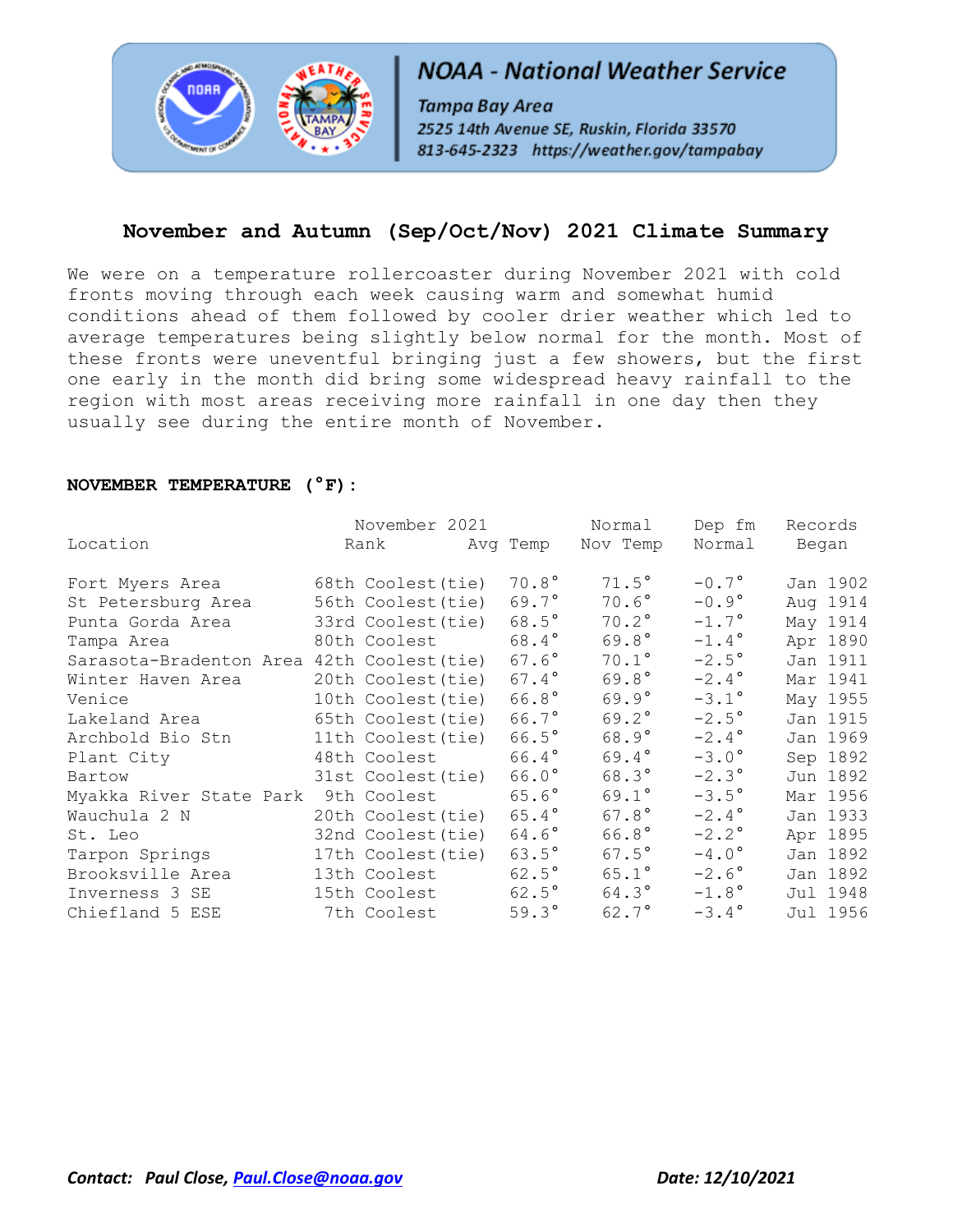

Graphics Source: NOAA Regional Climate Centers

As for Autumn, we had near normal temperatures in September, mostly above normal temperatures in October, and mostly below normal temperatures in November, which left the Autumn average temperatures pretty close to normal.

#### **AUTUMN (SEPTEMBER/OCTOBER/NOVEMBER) TEMPERATURE (°F):**

|                                            | Autumn 2021             |                | Normal       | Dep fm         | Records  |
|--------------------------------------------|-------------------------|----------------|--------------|----------------|----------|
| Location                                   | Rank Mayq Temp Aut Temp |                |              | Normal         | Began    |
| Fort Myers Area                            | 9th Warmest (tie)       | $78.5^\circ$   | $77.2^\circ$ | $+1.3^\circ$   | Jan 1902 |
| St Petersburg Area                         | 12th Warmest            | $78.1^\circ$   | $77.0^\circ$ | $+1.1^{\circ}$ | Aug 1914 |
| Tampa Area                                 | 10th Warmest            | $77.3^\circ$   | $76.6^\circ$ | $+0.7^\circ$   | Apr 1890 |
| Punta Gorda Area                           | 26th Warmest (tie)      | $76.7^\circ$   | $76.5^\circ$ | $+0.2^{\circ}$ | May 1914 |
| Winter Haven Area                          | 16th Warmest (tie)      | $76.3^\circ$   | $76.4^\circ$ | $-0.1^{\circ}$ | Mar 1941 |
| Plant City                                 | 8th Warmest             | $76.2^\circ$   | $76.1^\circ$ | $+0.1^{\circ}$ | Sep 1892 |
| Sarasota-Bradenton Area 19th Warmest (tie) |                         | $76.2^\circ$   | $76.5^\circ$ | $-0.3^{\circ}$ | Jan 1911 |
| Venice                                     | 26th Warmest (tie)      | $75.9^\circ$   | $76.0^\circ$ | $-0.1^\circ$   | May 1955 |
| Lakeland Area                              | 22nd Warmest (tie)      | $75.7^\circ$   | $75.7^\circ$ | $0.0^{\circ}$  | Jan 1915 |
| Bartow                                     | 37th Warmest(tie)       | $74.7^\circ$   | $74.8^\circ$ | $-0.1^{\circ}$ | Jun 1892 |
| Myakka River State Park 14th Coolest       |                         | $74.4^{\circ}$ | $75.6^\circ$ | $-1.2$ °       | Mar 1956 |
| Archbold Bio Stn                           | 22nd Coolest (tie)      | $74.2^\circ$   | $75.1^\circ$ | $-0.9^{\circ}$ | Jan 1969 |
| Wauchula 2 N                               | 30th Coolest (tie)      | $74.1^{\circ}$ | $74.6^\circ$ | $-0.5^\circ$   | Jan 1933 |
| St. Leo                                    | 61st Coolest (tie)      | $73.5^\circ$   | $73.6^\circ$ | $-0.1^{\circ}$ | Apr 1895 |
| Tarpon Springs                             | 36th Coolest(tie)       | $73.3^\circ$   | $74.8^\circ$ | $-1.5^{\circ}$ | Jan 1892 |
| Inverness 3 SE                             | 28th Warmest            | $72.9^\circ$   | $71.9^\circ$ | $+1.0^\circ$   | Jul 1948 |
| Brooksville Area                           | 33rd Coolest            | $72.6^\circ$   | $72.7^\circ$ | $-0.1^{\circ}$ | Jan 1892 |
| Chiefland 5 ESE                            | 24th Coolest (tie)      | $70.6^\circ$   | $70.9^\circ$ | $-0.3^{\circ}$ | Jul 1956 |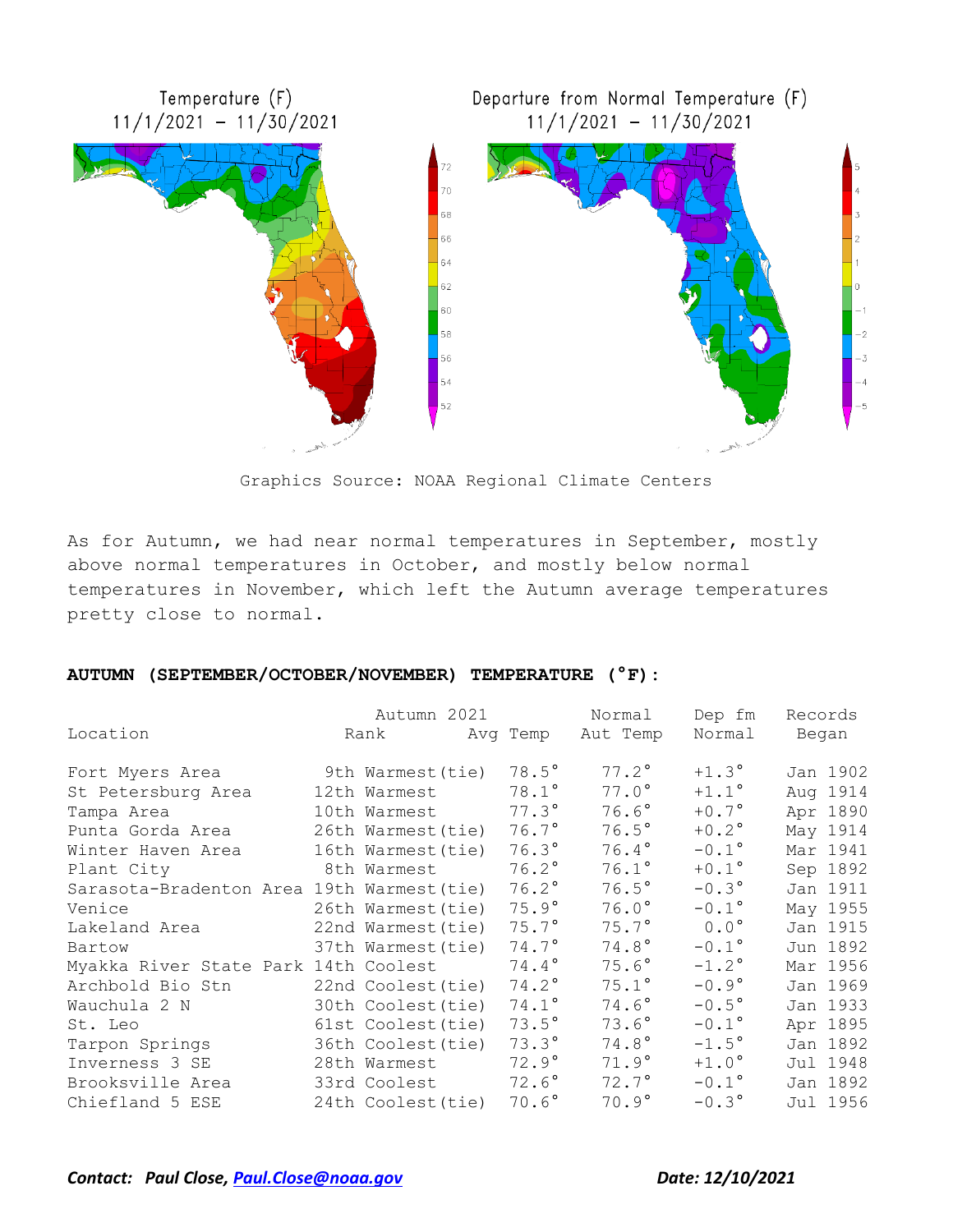

Graphics Source: NOAA Regional Climate Centers

Looking at rainfall, most days in November 2021 were dry, which is pretty typical, but as mentioned earlier there was a widespread heavy rain event early in the month that pushed amounts above normal for most of the area.

#### **NOVEMBER RAINFALL (inches):**

|                                      | November 2021      |      | Normal              | Dep fm  | Records  |
|--------------------------------------|--------------------|------|---------------------|---------|----------|
| Location                             | Rank               |      | Rain Total Nov Rain | Normal  | Began    |
| Lakeland Area                        | 11th Wettest       | 4.24 | 1.93                | $+2.31$ | Jan 1915 |
| Plant City                           | 11th Wettest       | 4.23 | 1.76                | $+2.47$ | Sep 1892 |
| Myakka River State Park 15th Wettest |                    | 3.76 | 2.02                | $+1.74$ | Sep 1943 |
| Punta Gorda Area                     | 12th Wettest       | 3.73 | 2.12                | $+1.61$ | May 1914 |
| Tampa Area                           | 15th Wettest       | 3.52 | 1.40                | $+2.12$ | Apr 1890 |
| Venice                               | 11th Wettest(tie)  | 3.47 | 1.54                | $+1.93$ | May 1955 |
| St. Petersburg Area                  | 22nd Wettest       | 3.38 | 1.46                | $+1.92$ | Aug 1914 |
| Archbold Bio Stn                     | 14th Wettest       | 3.16 | 1.74                | $+1.42$ | Jan 1969 |
| Winter Haven Area                    | 18th Wettest       | 3.07 | 1.45                | $+1.62$ | Mar 1941 |
| Bartow                               | 22nd Wettest (tie) | 3.06 | 1.49                | $+1.57$ | Jun 1892 |
| St. Leo                              | 28th Wettest       | 2.90 | 1.86                | $+1.04$ | Apr 1895 |
| Chiefland 5 ESE                      | 20th Wettest       | 2.82 | 2.22                | $+0.60$ | Jul 1956 |
| Tarpon Springs                       | 31st Wettest       | 2.75 | 1.90                | $+0.85$ | Jan 1892 |
| Brooksville Area                     | 31st Wettest       | 2.57 | 1.59                | $+0.98$ | Jan 1892 |
| Inverness 3 SE                       | 22nd Wettest       | 2.63 | 1.83                | $+0.80$ | Jul 1948 |
| Fort Myers Area                      | 25th Wettest       | 2.45 | 1.78                | $+0.67$ | Jan 1902 |
| Wauchula 2 N                         | 24th Wettest       | 2.24 | 1.96                | $+0.28$ | Jan 1933 |
| Sarasota-Bradenton Area 56th Driest  |                    | 1.44 | 1.81                | $-0.37$ | Jan 1911 |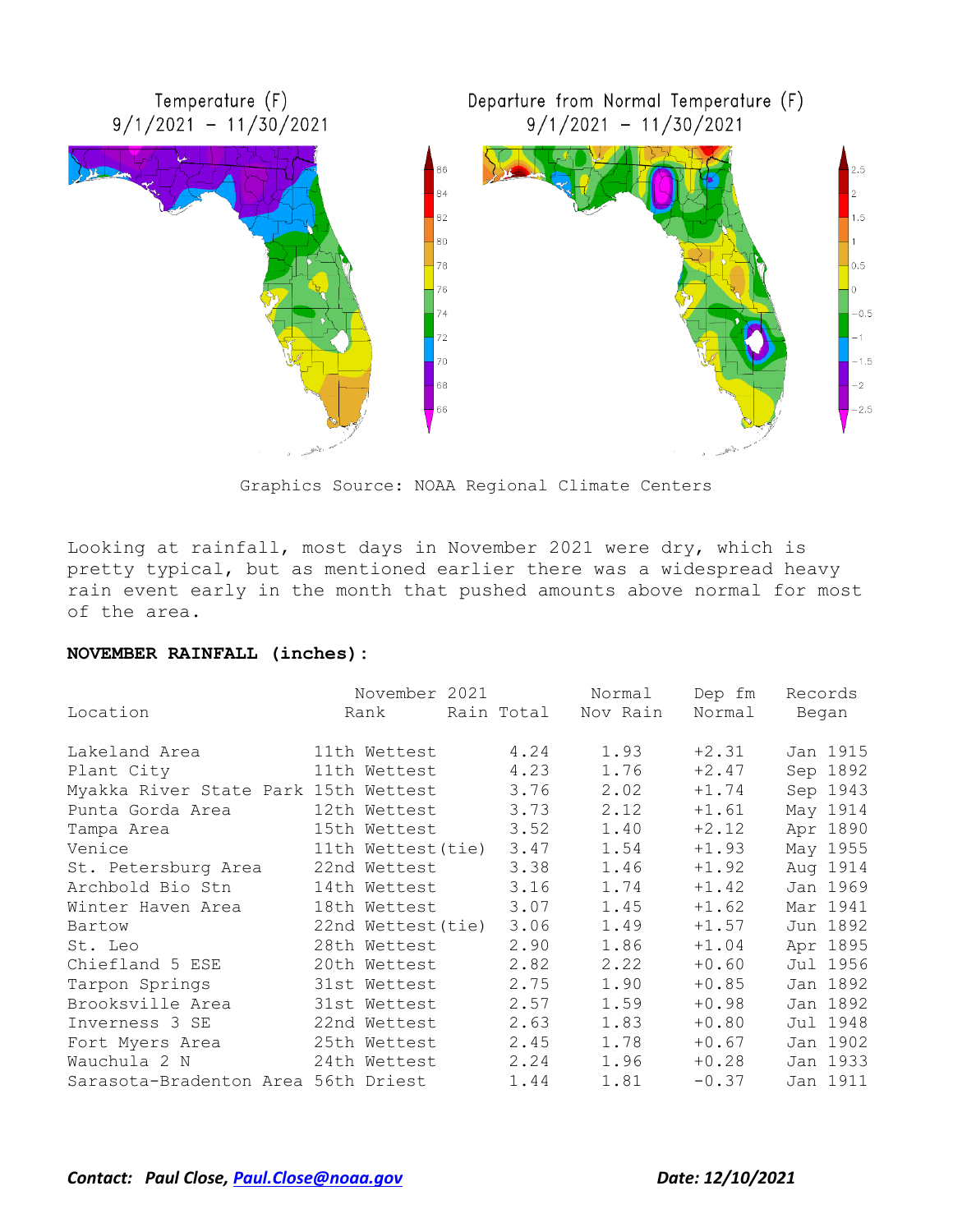

As far rainfall during Autumn it was somewhat variable with totals ranging from less than 8 inches to over 19 inches.

# **AUTUMN (SEPTEMBER/OCTOBER/NOVEMBER) RAINFALL (inches):**

|                                     | Autumn 2021             |       | Normal              | Dep fm  | Records      |
|-------------------------------------|-------------------------|-------|---------------------|---------|--------------|
| Location                            | Rank                    |       | Rain Total Aut Rain |         | Normal Began |
| Inverness 3 SE                      | 4th Wettest             | 19.73 | 10.56               | $+9.17$ | Jul 1948     |
| Archbold Bio Stn                    | 7th Wettest             | 16.98 | 12.32               | $+4.66$ | Jan 1969     |
| St. Leo                             | 21st Wettest            | 16.41 | 11.55               | $+4.86$ | Apr 1895     |
| Lakeland Area                       | 17th Wettest            | 15.94 | 12.59               | $+3.35$ | Jan 1915     |
| Bartow                              | 32nd Wettest            | 15.11 | 11.83               | $+3.28$ | Jun 1892     |
| Fort Myers Area 41st Wettest        |                         | 14.67 | 13.86               | $+1.19$ | Jan 1902     |
| Plant City                          | 38th Wettest            | 13.14 | 11.33               | $+1.81$ | Sep 1892     |
| St. Petersburg Area                 | 42nd Wettest            | 12.93 | 10.28               | $+2.65$ | Aug 1914     |
| Tarpon Springs                      | 52nd Wettest            | 12.53 | 12.12               | $+0.41$ | Jan 1892     |
| Tampa Area                          | 42nd Wettest(tie) 12.26 |       | 9.83                | $+2.43$ | Apr 1890     |
| Myakka River State Park 32nd Driest |                         | 12.16 | 13.66               | $-1.50$ | Sep 1943     |
| Wauchula 2 N                        | 36th Wettest            | 11.39 | 11.37               | $+0.02$ | Jan 1933     |
| Punta Gorda Area                    | 43rd Driest             | 11.20 | 12.01               | $-0.81$ | May 1914     |
| Chiefland 5 ESE                     | 23rd Driest             | 9.88  | 11.21               | $-1.33$ | Jul 1956     |
| Brooksville Area                    | 59th Driest             | 9.78  | 10.17               | $-0.39$ | Jan 1892     |
| Venice                              | 13th Driest             | 8.32  | 12.05               | $-3.73$ | May 1955     |
| Winter Haven Area                   | 23rd Driest             | 8.04  | 8.98                | $-0.94$ | Mar 1941     |
| Sarasota-Bradenton Area 21st Driest |                         | 7.77  | 10.57               | $-2.80$ | Jan 1911     |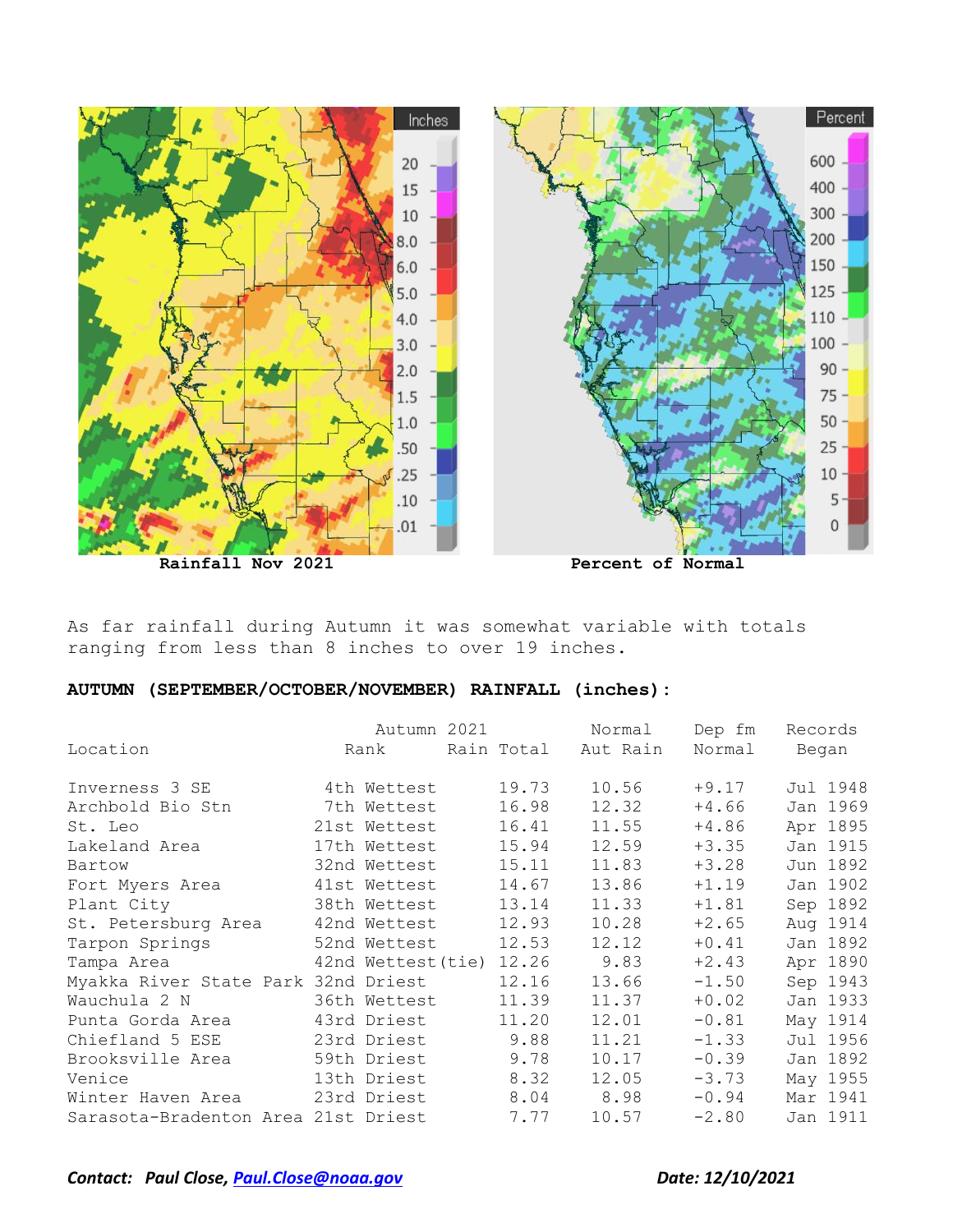

On the following pages are tables of the Top Ten Warmest, Coolest, Wettest, and Driest Novembers and Autumns at some official NWS locations, which include the average/total for this November and Autumn where available, and the 1991-2020 Normal (average) temperature and rainfall for November and Autumn.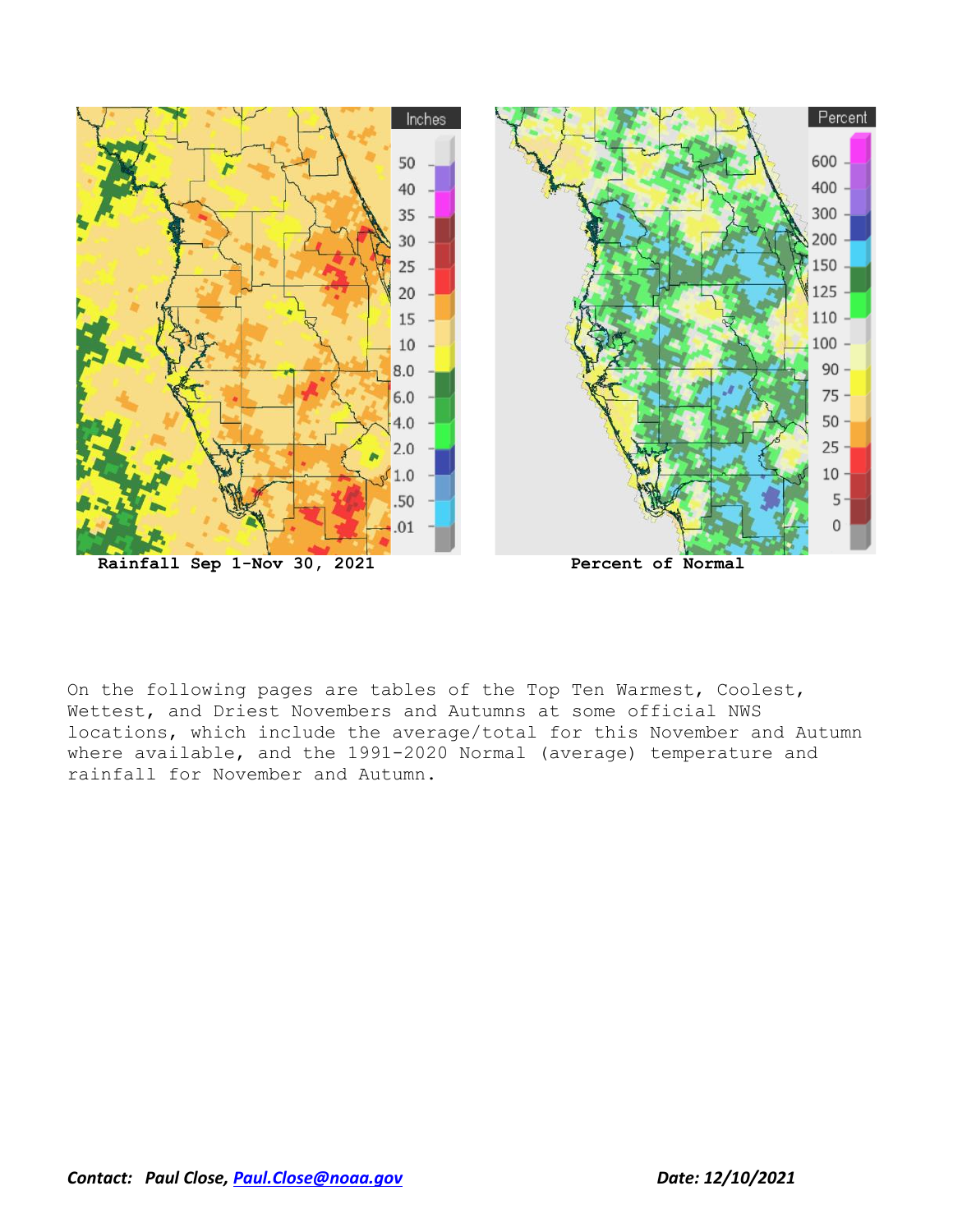|               |  | Warmest Novembers |               | Coolest Novembers |  |             |                | Wettest Novembers |               | Driest Novembers |  |
|---------------|--|-------------------|---------------|-------------------|--|-------------|----------------|-------------------|---------------|------------------|--|
|               |  | 69.4 in 1985      |               | 56.6 in 1976      |  |             | 1 7.52 in 1972 |                   |               | 1 Trace in 1978  |  |
| $\mathcal{L}$ |  | 69.2 in 1998      | $\mathcal{L}$ | 56.7 in 2008      |  | $2^{\circ}$ | 6.47 in 1997   |                   | $\mathcal{P}$ | 0.15 in 2012     |  |
|               |  | 68.9 in 1986      |               | 57.3 in 1970      |  | 3           | 6.02 in 1987   |                   |               | 0.25 in 2016     |  |
| 4             |  | 68.6 in 1994      | 4             | 58.2 in 1962      |  | 4           | 5.94 in 2002   |                   | 4             | 0.33 in 1956     |  |
| .5            |  | 67.5 in 1982      | $5 -$         | 58.3 in 1968      |  | 5           | 5.25 in 1958   |                   | $5 -$         | 0.35 in 1970     |  |
| 6             |  | 67.1 in 2020      | 6             | 59.2 in 1969      |  | 6           | 4.95 in 1983   |                   | 6             | 0.48 in 1998     |  |
| 7             |  | 66.9 in 1973      |               | 59.3 in 2021      |  | 7           | 4.80 in 1963   |                   |               | 0.61 in 1990     |  |
| 8             |  | 66.5 in 1958      | 8             | 59.4 in 2014      |  | 8           | 4.73 in 2013   |                   | 8             | 0.62 in 1991     |  |
| 9             |  | 66.3 in 1978      | 9             | 59.7 in 1984      |  | 9           | 4.55 in 1981   |                   | 9             | 0.66 in 2001     |  |
| 10            |  | 66.1 in 2003      | 10            | 59.8 in 1963      |  | 1 O         | 4.50 in 1986   |                   | 10            | 0.82 in 1993     |  |
|               |  |                   |               |                   |  | $\ddotsc$   |                |                   | $\cdots$      |                  |  |
|               |  |                   |               |                   |  | 20.         | 2.82 in 2021   |                   | 45.           | 2.82 in 2021     |  |

### **CHIEFLAND 5 SE** (records began in July 1956):

Normal Temperature for November at CHIF1 = 62.7° Normal Rainfall for November at CHIF1 = 2.22 inches

--------------------------------------------

| Coolest Autumns<br>Warmest Autumns |                     |                           | Wettest Autumns |               |  | Driest Autumns |                |  |  |
|------------------------------------|---------------------|---------------------------|-----------------|---------------|--|----------------|----------------|--|--|
|                                    | 1 75.2 in 2018      | 67.1 in 1976              |                 | 26.52 in 2004 |  |                | 1 2.05 in 1978 |  |  |
| $\mathcal{L}$                      | 75.0 in 2020        | 67.9 in 2008<br>2         | $\mathcal{L}$   | 24.26 in 1983 |  | $\mathcal{L}$  | 3.83 in 2008   |  |  |
| 3                                  | 74.9 in 1998        | 68.7 in 2006<br>3         | 3               | 20.54 in 1964 |  | 3              | 4.20 in 1961   |  |  |
| 4                                  | 74.2 in 1986        | 68.8 in 1968<br>4         | 4               | 18.65 in 1959 |  | 4              | 5.13 in 2010   |  |  |
| 5                                  | 73.9 in 1985        | 68.9 in 2000<br>$5 -$     | 5               | 17.59 in 1985 |  | $5 -$          | 5.37 in 1970   |  |  |
| 6                                  | 73.7 in 1959        | 69.1 in 1963<br>6         | 6               | 16.94 in 1998 |  | 6.             | 5.38 in 2003   |  |  |
|                                    | 73.4 in 2019        | 69.1 in 1969              |                 | 16.38 in 1997 |  | 7              | 6.24 in 1991   |  |  |
| 8                                  | 73.0 in 1973        | 8 69.3 in 1956            | 8               | 15.91 in 1960 |  | 8              | 6.61 in 1974   |  |  |
| 9                                  | 72.9 in 2016        | 69.3 in 1962              | 9               | 15.67 in 2002 |  | 9              | 6.65 in 2005   |  |  |
| 10                                 | 72.6 in 1994        | 69.6 in 2010<br>10        | 10              | 15.26 in 2017 |  | 1 O            | 6.67 in 1968   |  |  |
| $\ddots$ .                         |                     | $\ddotsc$                 | $\ddots$        |               |  | $\ddotsc$      |                |  |  |
| 36.                                | <b>70.6 in 2021</b> | <b>70.6 in 2021</b><br>24 | 42              | 9.88 in 2021  |  | 23             | 9.88 in 2021   |  |  |
|                                    | 70.6 in 1977        | 70.6 in 1977              |                 |               |  |                |                |  |  |
|                                    | 70.6 in 1961        | 70.6 in 1961              |                 |               |  |                |                |  |  |

-----------------------------------------------------------------------------

Normal Temperature for Autumn at CHIF1 =  $70.9^\circ$ Normal Rainfall for Autumn at CHIF1 = 11.21 inches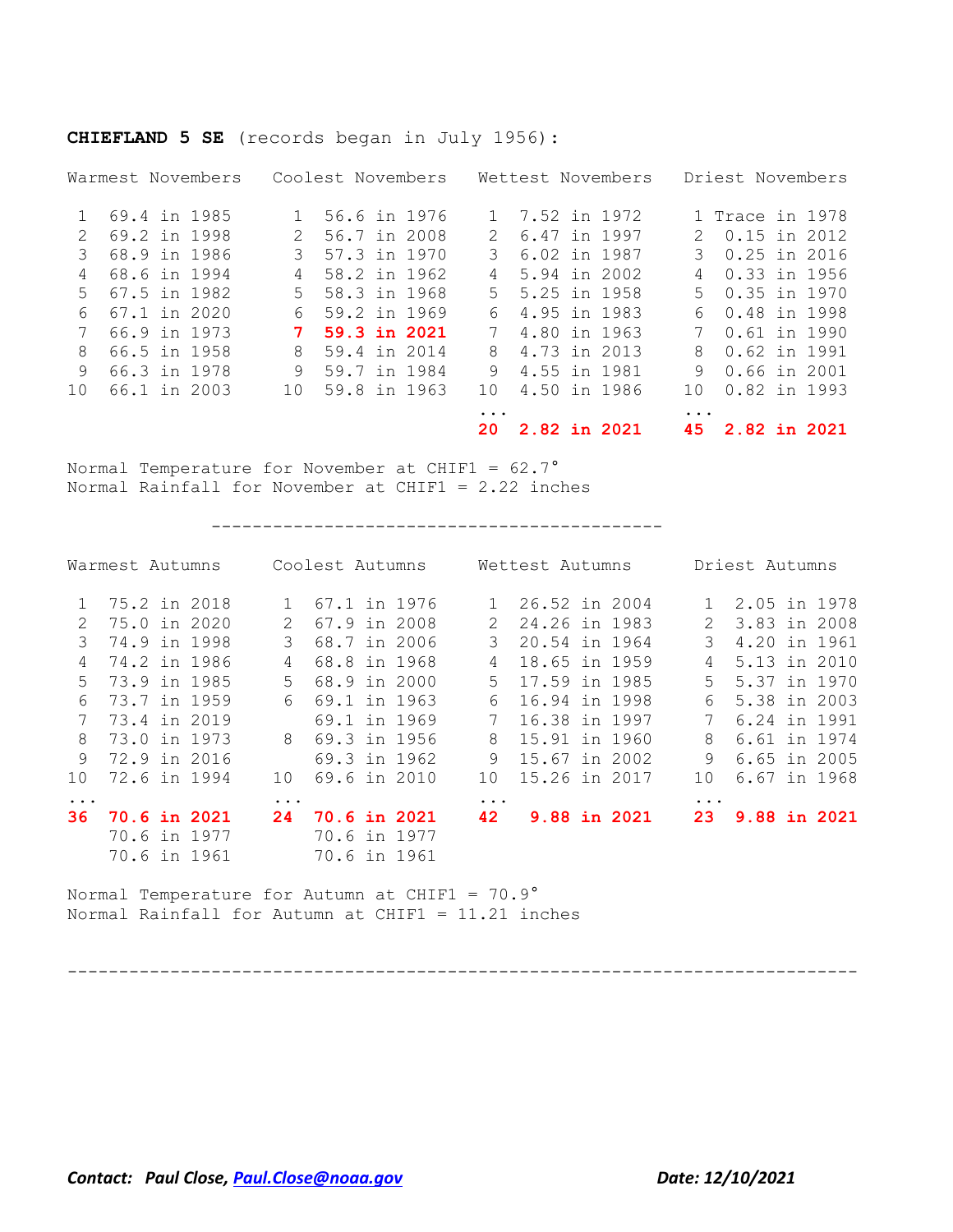| INVERNESS 3 SE (records began in July 1948): |
|----------------------------------------------|
|----------------------------------------------|

|               | Warmest Novembers | Coolest Novembers |                |               | Wettest Novembers   |              | Driest Novembers |
|---------------|-------------------|-------------------|----------------|---------------|---------------------|--------------|------------------|
| 1             | 73.1 in 2015      |                   | 59.0 in 1991   | 1             | 7.73 in 1980        | $\mathbf{1}$ | $0.00$ in 2004   |
| $\mathcal{L}$ | 71.0 in 2020      |                   | 59.5 in 1976   | $\mathcal{L}$ | 6.40 in 1997        |              | $0.00$ in 1978   |
| 3             | 70.3 in 1958      | 3                 | 60.3 in 2002   | 3             | 6.21 in 1972        | 3            | $0.01$ in 2016   |
| 4             | 69.3 in 1964      | 4                 | 60.5 in 2014   | 4             | 5.48 in 1951        | 4            | $0.02$ in 1950   |
|               | 69.3 in 1978      | 5                 | 60.6 in 1997   | 5             | 4.90 in 2015        | 5            | 0.07 in 2012     |
| 6             | 68.8 in 1957      | 6                 | 61.0 in 1950   | 6             | 4.78 in 2014        | 6            | 0.23 in 1993     |
|               | 68.6 in 1998      |                   | 61.3 in 2012   |               | 4.69 in 1988        |              | $0.25$ in 1967   |
| 8             | 68.5 in 1973      | 8                 | 61.4 in 1995   | 8             | 3.77 in 2005        | 8            | 0.28 in 1956     |
|               | 68.5 in 1960      | 9                 | $61.6$ in 2000 | 9             | 3.70 in 2017        | 9            | 0.36 in 2001     |
| 10            | 68.4 in 2003      | 10                | 61.7 in 1949   | 10            | 3.46 in 1953        | 10           | 0.38 in 1966     |
|               |                   | 11                | 61.8 in 1970   | $\ddotsc$     |                     |              | 0.38 in 1964     |
|               |                   | 12 <sup>°</sup>   | 62.3 in 2006   | 22            | <b>2.63 in 2021</b> |              |                  |
|               |                   |                   | 62.3 in 1954   |               |                     |              |                  |
|               |                   | 14                | 62.4 in 1969   |               |                     |              |                  |
|               |                   | 15                | 62.5 in 2021   |               |                     |              |                  |

Normal Temperature for November at INVF1 = 64.3° Normal Rainfall for November at INVF1 = 1.83 inches

--------------------------------------------

|           | Warmest Autumns |  |     | Coolest Autumns     |  |   | Wettest Autumns  |  |       | Driest Autumns |  |
|-----------|-----------------|--|-----|---------------------|--|---|------------------|--|-------|----------------|--|
|           | 76.8 in 2020    |  |     | 68.4 in 1976        |  |   | 21.53 in 2017    |  |       | 2.08 in 1967   |  |
| 2         | 76.1 in 2015    |  | 2.  | 69.4 in 1997        |  |   | 21.34 in 1960    |  |       | 2.92 in 1978   |  |
| 3         | 75.1 in 1958    |  |     | 3 70.2 in 1991      |  |   | 3 21.07 in 1950  |  |       | 3 4.19 in 1961 |  |
| 4         | 75.0 in 2019    |  | 4   | 70.4 in 2006        |  |   | 19.73 in 2021    |  | 4     | 4.56 in 1974   |  |
|           | 5 74.9 in 1998  |  |     | 5 70.6 in 2000      |  |   | 5 19.55 in 1992  |  | $5 -$ | 4.97 in 2010   |  |
|           | 74.9 in 1960    |  | 6   | 70.7 in 1987        |  | 6 | 19.27 in 1997    |  | 6     | 5.13 in 2003   |  |
|           | 74.9 in 1959    |  | 7   | 70.8 in 2014        |  |   | 18.83 in 2004    |  | 7     | 5.37 in 1954   |  |
|           | 8 74.2 in 1948  |  | 8   | 71.1 in 1956        |  | 8 | 17.75 in 2016    |  | 8     | 5.47 in 2012   |  |
| 9         | 74.1 in 2009    |  | 9   | 71.3 in 2002        |  | 9 | 17.32 in 2001    |  | 9     | 5.85 in 2000   |  |
|           | 74.1 in 2007    |  | 1 O | 71.5 in 1996        |  |   | 10 16.51 in 1988 |  | 1 O   | 6.14 in 1996   |  |
| $\ddotsc$ |                 |  | .   |                     |  |   |                  |  |       |                |  |
| 28.       | 72.9 in 2021    |  | 33. | <b>72.9 in 2021</b> |  |   |                  |  |       |                |  |

Normal Temperature for Autumn at INVF1 = 71.9° Normal Rainfall for Autumn at INVF1 = 10.56 inches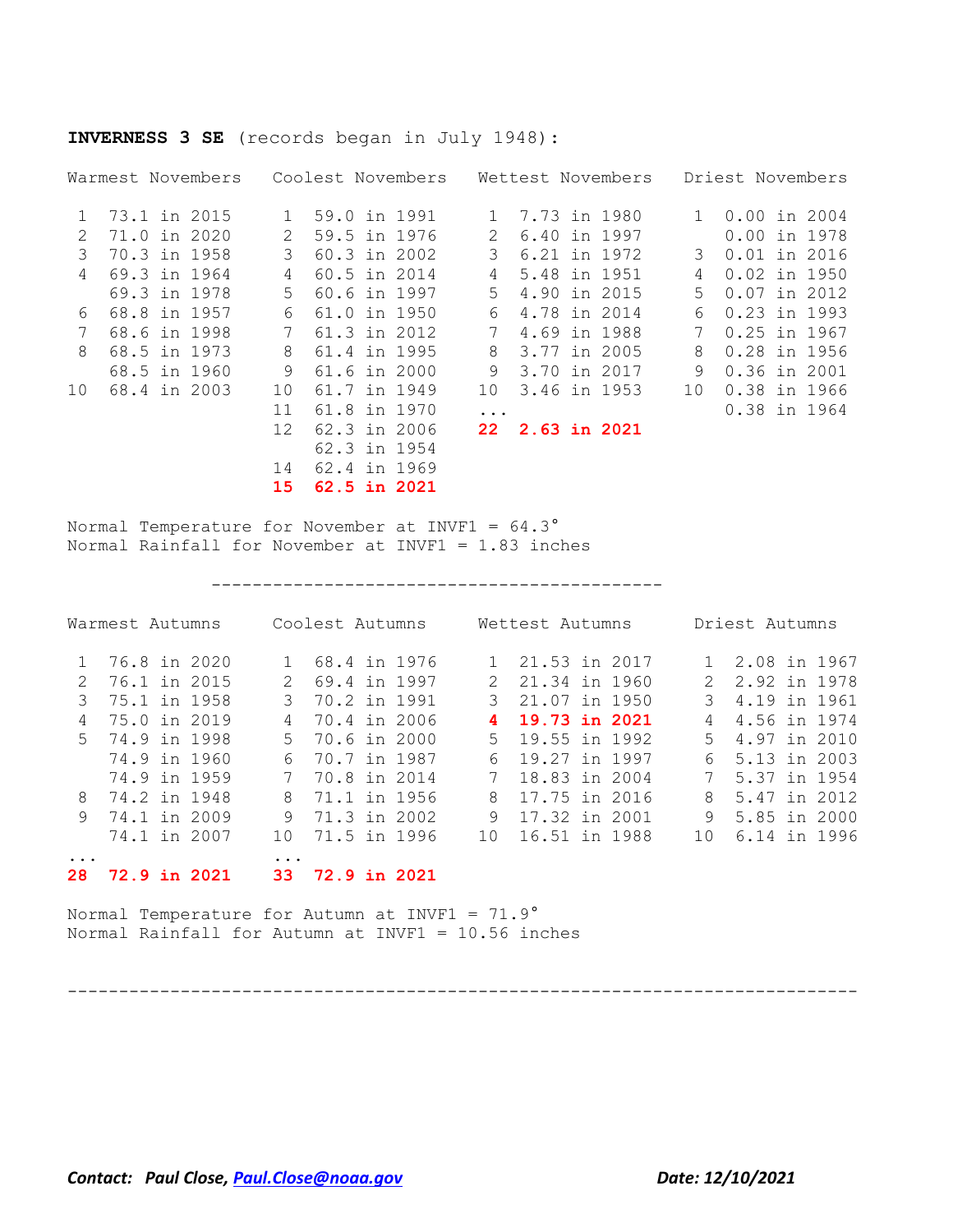|                 |  | Warmest Novembers Coolest Novembers Wettest Novembers Driest Novembers                                         |                       |              |              |          |                |                 |           |                 |  |
|-----------------|--|----------------------------------------------------------------------------------------------------------------|-----------------------|--------------|--------------|----------|----------------|-----------------|-----------|-----------------|--|
|                 |  | 1 73.2 in 2015                                                                                                 | 1                     |              | 57.5 in 1901 |          |                | 1 9.31 in 1916  |           | 1 0.00 in 1967  |  |
| 2               |  | 72.7 in 1948                                                                                                   | $\mathbf{2}^{\prime}$ |              | 60.3 in 2008 |          | 2 9.17 in 1987 |                 |           | 2 Trace in 2016 |  |
| $\mathcal{S}$   |  | 72.6 in 1946                                                                                                   | 3                     |              | 60.5 in 1892 |          | 3 8.30 in 1951 |                 |           | Trace in 1931   |  |
| $\overline{4}$  |  | 71.0 in 2020                                                                                                   | 4                     |              | 60.8 in 2014 | 4        | 7.08 in 2014   |                 | 4         | 0.01 in 1978    |  |
|                 |  | 71.0 in 1958                                                                                                   | 5                     |              | 61.1 in 1923 | $5 -$    |                | 6.64 in 1937    | 5         | $0.05$ in 1928  |  |
| 6               |  | 70.7 in 1994                                                                                                   | 6                     |              | 61.3 in 2000 | 6        | 6.56 in 1980   |                 | 6         | 0.12 in 2001    |  |
| 7               |  | 70.5 in 1973                                                                                                   | $7\phantom{.0}$       | 61.4 in 2012 |              | 7        | 6.28 in 1999   |                 |           | 7 0.15 in 1913  |  |
|                 |  | 70.5 in 1896                                                                                                   |                       |              | 61.4 in 1917 |          | 8 6.14 in 1972 |                 | 8         | 0.18 in 1940    |  |
| 9               |  | 70.1 in 1905                                                                                                   | 9                     | 61.8 in 2002 |              | 9        | 5.49 in 1932   |                 | 9         | 0.22 in 1956    |  |
| 10 <sup>°</sup> |  | 69.8 in 1988                                                                                                   | 10                    |              | 61.9 in 1962 | 10       | 5.14 in 1988   |                 |           | 0.22 in 1924    |  |
|                 |  | 69.8 in 1929                                                                                                   | 11                    | 62.2 in 1976 |              |          |                | 5.14 in 1920    |           | 0.22 in 1900    |  |
|                 |  |                                                                                                                | 12                    |              | 62.4 in 1910 | $\cdots$ |                |                 | $\ddotsc$ |                 |  |
|                 |  |                                                                                                                | 13 <sup>°</sup>       |              | 62.5 in 2021 |          |                | 31 2.57 in 2021 |           | 96 2.57 in 2021 |  |
|                 |  |                                                                                                                |                       |              | 62.5 in 1950 |          |                | 2.57 in 1989    |           | 2.57 in 1989    |  |
|                 |  |                                                                                                                |                       |              |              |          |                | 2.57 in 1902    |           | 2.57 in 1902    |  |
|                 |  | Normal Temperature for November at BKV = $65.1^{\circ}$<br>Normal Rainfall for November at BKV = $1.59$ inches |                       |              |              |          |                |                 |           |                 |  |
|                 |  | Warmest Autumns Coolest Autumns Mettest Autumns Driest Autumns                                                 |                       |              |              |          |                |                 |           |                 |  |
|                 |  | 1 76 6 in 2020 1 69 3 in 1892 1 27 84 in 1950 1 2 30 in 1903                                                   |                       |              |              |          |                |                 |           |                 |  |

#### **BROOKSVILLE AREA** (records began in January 1892):

|                 | Warmest Autumns     |       | Coolest Autumns |      | Wettest Autumns     |                 | Driest Autumns |  |  |  |  |
|-----------------|---------------------|-------|-----------------|------|---------------------|-----------------|----------------|--|--|--|--|
|                 | 1 76.6 in 2020      |       | 1 69.3 in 1892  |      | 1 27.84 in 1950     |                 | 1 2.30 in 1903 |  |  |  |  |
| 2               | 76.0 in 1911        |       | 2 69.5 in 1901  |      | 2 24.74 in 1912     |                 | 2 3.58 in 2008 |  |  |  |  |
| 3               | 75.9 in 2015        |       | 3 70.2 in 1920  |      | 3 22.68 in 1894     |                 | 3.58 in 1978   |  |  |  |  |
| 4               | 75.7 in 1905        |       | 4 70.3 in 2008  | 4    | 21.62 in 1947       |                 | 4 3.87 in 1967 |  |  |  |  |
|                 | 5 75.4 in 1941      | $5 -$ | 70.4 in 1923    |      | 5 21.50 in 1922     |                 | 5 3.97 in 1909 |  |  |  |  |
|                 | 75.4 in 1919        | 6     | 70.5 in 2000    |      | 6 21.46 in 1995     | 6               | 4.10 in 2010   |  |  |  |  |
|                 | 75.4 in 1915        |       | 7 70.8 in 2006  | 7    | 21.24 in 1921       | $7\phantom{.0}$ | 4.58 in 1940   |  |  |  |  |
|                 | 8 75.3 in 1946      |       | 8 70.9 in 2014  |      | 8 20.56 in 1938     | 8               | 4.61 in 1991   |  |  |  |  |
|                 | 75.3 in 1927        |       | 70.9 in 1894    | 9    | 20.36 in 1911       |                 | 9 5.37 in 2015 |  |  |  |  |
| 10 <sup>1</sup> | 75.2 in 2018        |       | 10 71.0 in 1953 | 10   | 19.88 in 1988       | 10 <sup>°</sup> | 5.61 in 1961   |  |  |  |  |
|                 | 75.2 in 1973        |       |                 | .    |                     | $\ddots$        |                |  |  |  |  |
| $\ddots$        |                     |       |                 | 70 - | <b>9.78 in 2021</b> | 59              | 9.78 in 2021   |  |  |  |  |
| 67              | <b>72.6 in 2021</b> |       | 33 72.6 in 2021 |      |                     |                 |                |  |  |  |  |
|                 | 72.6 in 2003        |       | 72.6 in 2003    |      |                     |                 |                |  |  |  |  |
|                 | 72.6 in 1983        |       | 72.6 in 1983    |      |                     |                 |                |  |  |  |  |

-----------------------------------------------------------------------------

Normal Temperature for Autumn at BKV = 72.7° Normal Rainfall for Autumn at BKV = 10.17 inches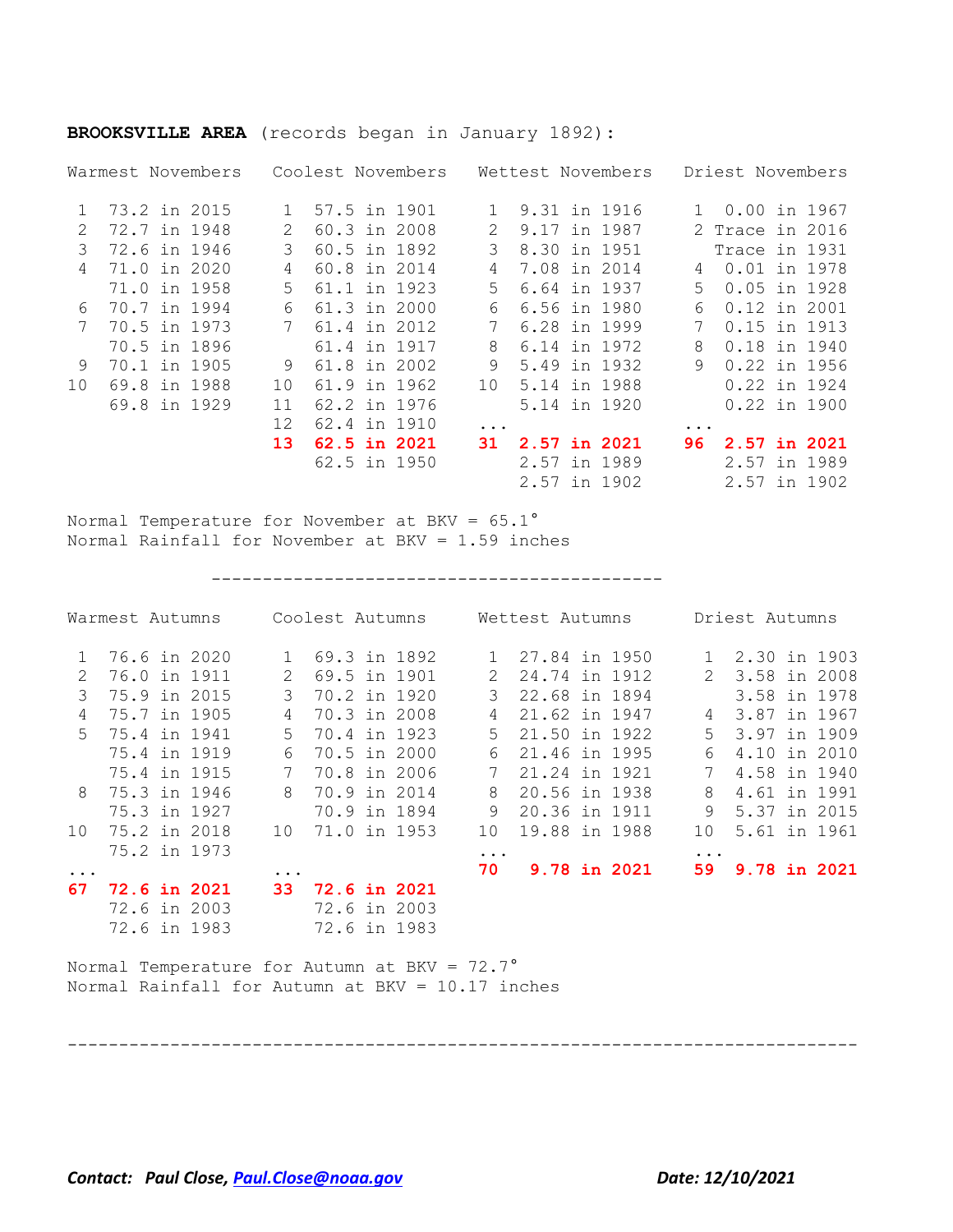**ST LEO** (records began in April 1895):

|                |  | Warmest Novembers   |               |              | Coolest Novembers |          | Wettest Novembers |  |               | Driest Novembers |  |
|----------------|--|---------------------|---------------|--------------|-------------------|----------|-------------------|--|---------------|------------------|--|
| 1 75.1 in 1986 |  |                     | $\mathbf{1}$  |              | 60.8 in 1917      |          | 1 12.48 in 1988   |  |               | 1 Trace in 1960  |  |
| 2              |  | 73.6 in 1985        | $\mathcal{L}$ | 61.3 in 1901 |                   | 2        | 8.34 in 1951      |  | $\mathcal{L}$ | 0.02 in 1978     |  |
| 3              |  | 73.2 in 1946        | 3             | 61.7 in 1910 |                   |          | 3 7.36 in 1987    |  |               | 3 0.03 in 1931   |  |
| 4              |  | 73.1 in 1948        | 4             | 62.2 in 1930 |                   | 4        | 7.21 in 2014      |  |               | $0.03$ in 1928   |  |
| 5              |  | 72.0 in 1998        | .5            | 62.3 in 2014 |                   | .5       | 6.22 in 1916      |  | $5 -$         | 0.06 in 2016     |  |
| 6              |  | 71.8 in 2015        | 6             |              | 62.5 in 1923      | 6        | 6.12 in 1963      |  | 6             | 0.08 in 2012     |  |
|                |  | 71.8 in 1994        |               | 62.6 in 1970 |                   |          | 6.06 in 1972      |  |               | 0.21 in 1993     |  |
| 8              |  | 71.5 in 1982        | 8             | 62.8 in 1933 |                   | 8        | 5.84 in 1911      |  | 8             | 0.22 in 1940     |  |
| 9              |  | 71.4 in 1958        |               | 62.8 in 1932 |                   | 9        | 5.61 in 1918      |  | 9             | 0.23 in 1913     |  |
| 10             |  | 71.3 in 2020        |               | 62.8 in 1904 |                   | 10       | 4.89 in 2020      |  | 10            | 0.26 in 1945     |  |
|                |  | 71.3 in 1978        |               |              |                   | $\cdots$ |                   |  |               |                  |  |
| $\ddots$ .     |  |                     | $\cdot$       |              |                   |          | 28 2.90 in 2021   |  |               |                  |  |
| 95.            |  | <b>64.6 in 2021</b> | 32.           |              | 64.6 in 2021      |          |                   |  |               |                  |  |
|                |  | 64.6 in 2021        |               | 64.6 in 2021 |                   |          |                   |  |               |                  |  |

Normal Temperature for November at STLF1 = 66.8° Normal Rainfall for November at STLF1 = 1.86 inches

--------------------------------------------

|               | Warmest Autumns |              | Coolest Autumns |  |               | Wettest Autumns  |  |                 | Driest Autumns |  |
|---------------|-----------------|--------------|-----------------|--|---------------|------------------|--|-----------------|----------------|--|
|               | 77.9 in 1985    | $\mathbf{1}$ | 69.8 in 1917    |  |               | 1 25.80 in 1988  |  |                 | 1.52 in 1978   |  |
| 2             | 77.4 in 1986    | 2            | 70.1 in 1903    |  | 2             | 25.13 in 1912    |  | 2               | 3.19 in 1940   |  |
| $\mathcal{E}$ | 76.5 in 2020    | 3            | 70.2 in 1930    |  | $\mathcal{E}$ | 24.60 in 1922    |  | $\mathcal{S}$   | 3.56 in 2010   |  |
|               | 76.5 in 1998    | 4            | 70.7 in 1920    |  | 4             | 22.73 in 1953    |  | 4               | 3.81 in 1909   |  |
| .5            | 76.4 in 2007    | 5            | 71.0 in 1976    |  | $5^{\circ}$   | 21.77 in 1997    |  | $5 -$           | 4.14 in 1967   |  |
| 6             | 76.2 in 1946    |              | 71.0 in 1923    |  | 6             | 21.48 in 1982    |  | 6               | 4.76 in 1991   |  |
|               | 76.1 in 2009    |              | 71.1 in 1910    |  |               | 21.40 in 1950    |  |                 | 5.09 in 2008   |  |
|               | 76.1 in 1941    | 8            | 71.4 in 1943    |  | 8             | 21.29 in 1921    |  | 8               | 5.11 in 2018   |  |
| 9             | 75.9 in 2004    | 9            | 71.5 in 2014    |  | 9             | 20.71 in 1949    |  | 9               | 5.33 in 1931   |  |
| 10            | 75.8 in 2018    | 10           | 71.8 in 1956    |  | 10            | 20.35 in 2004    |  | 10 <sup>°</sup> | 5.63 in 1961   |  |
|               | 75.8 in 2003    |              | 71.8 in 1922    |  | .             |                  |  |                 |                |  |
| $\cdots$      |                 | $\cdots$     |                 |  |               | 21 16.41 in 2021 |  |                 |                |  |
| 62            | 73.5 in 2021    | 61           | 73.5 in 2021    |  |               |                  |  |                 |                |  |
|               | 73.5 in 1963    |              | 73.5 in 1963    |  |               |                  |  |                 |                |  |
|               | 73.5 in 1955    |              | 73.5 in 1955    |  |               |                  |  |                 |                |  |
|               | 73.5 in 1906    |              | 73.5 in 1906    |  |               |                  |  |                 |                |  |
|               |                 |              |                 |  |               |                  |  |                 |                |  |

Normal Temperature for Autumn at STLF1= 73.6° Normal Rainfall for Autumn at STLF1 = 11.55 inches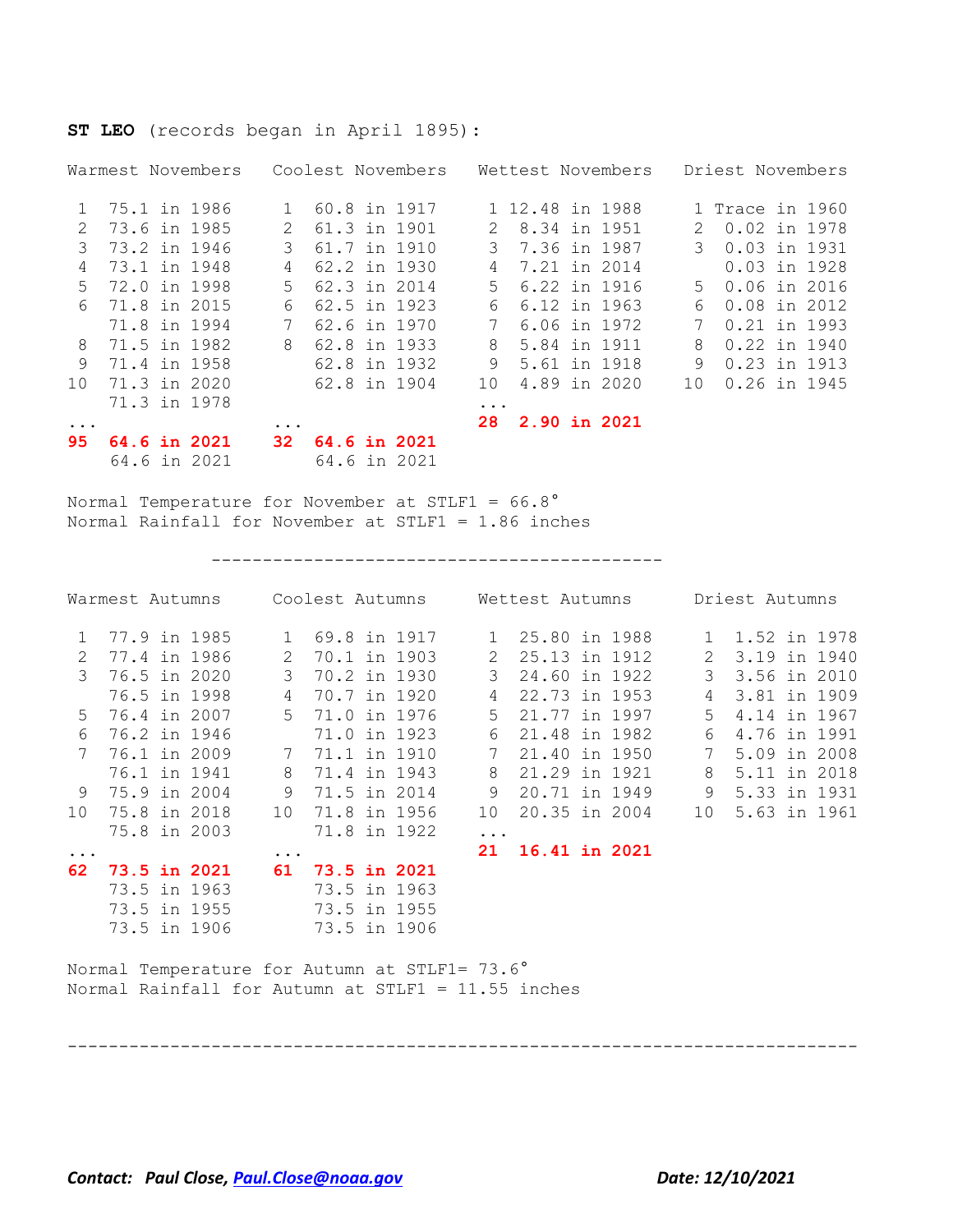|    |  | Warmest Novembers |              |              | Coolest Novembers |              |                     | Wettest Novembers |          | Driest Novembers |  |
|----|--|-------------------|--------------|--------------|-------------------|--------------|---------------------|-------------------|----------|------------------|--|
| 1  |  | 75.9 in 1986      | $\mathbf{1}$ | 59.6 in 2004 |                   | $\mathbf{1}$ | 9.13 in 1988        |                   |          | 1 0.00 in 2016   |  |
| 2  |  | 74.4 in 1985      | 2            | 60.0 in 1901 |                   | 2            | 8.18 in 1916        |                   |          | 2 Trace in 1939  |  |
| 3  |  | 74.3 in 1946      | 3            | 61.5 in 1917 |                   | 3            | 6.99 in 1997        |                   |          | Trace in 1931    |  |
| 4  |  | 73.5 in 2015      | 4            | 61.7 in 1962 |                   | 4            | 6.63 in 1992        |                   | 4        | 0.02 in 1978     |  |
| 5  |  | 72.6 in 1994      |              | 61.7 in 1892 |                   | 5.           | 6.09 in 2014        |                   | 5        | 0.06 in 1933     |  |
| 6  |  | 72.3 in 1998      | 6            | 61.9 in 1910 |                   | 6            | 5.80 in 1963        |                   | 6        | 0.08 in 1942     |  |
| 7  |  | 71.8 in 2003      |              | 62.5 in 1904 |                   |              | 5.57 in 1920        |                   | 7        | $0.09$ in 1940   |  |
| 8  |  | 71.6 in 1896      | 8            | 62.6 in 2014 |                   | 8            | 5.49 in 2020        |                   |          | $0.09$ in 1928   |  |
| 9  |  | 71.4 in 1982      |              | 62.6 in 1970 |                   | 9            | 5.19 in 1955        |                   | 9        | 0.10 in 1930     |  |
| 10 |  | 71.3 in 1929      | $10^{\circ}$ | 63.0 in 1976 |                   | 10           | 5.18 in 1896        |                   | 10       | 0.13 in 1924     |  |
|    |  | 71.3 in 1919      |              | 63.0 in 1912 |                   | $\ddots$ .   |                     |                   | $\ddots$ |                  |  |
|    |  |                   | $\ddotsc$    |              |                   | 31           | <b>2.75 in 2021</b> |                   | 98       | 2.75 in 2021     |  |
|    |  |                   | $17 \,$      | 63.5 in 2021 |                   |              |                     |                   |          |                  |  |
|    |  |                   |              | 63.5 in 1969 |                   |              |                     |                   |          |                  |  |
|    |  |                   |              | 63.5 in 1939 |                   |              |                     |                   |          |                  |  |
|    |  |                   |              | 63.5 in 1903 |                   |              |                     |                   |          |                  |  |
|    |  |                   |              |              |                   |              |                     |                   |          |                  |  |

**TARPON SPRINGS** (records began in January 1892):

Normal Temperature for November at TRPF1 = 67.5° Normal Rainfall for November at TRPF1 = 1.90 inches

--------------------------------------------

|     | Warmest Autumns | Coolest Autumns |                     |          | Wettest Autumns |           | Driest Autumns   |  |
|-----|-----------------|-----------------|---------------------|----------|-----------------|-----------|------------------|--|
|     | 78.1 in 1985    | 1 70.8 in 1917  |                     |          | 28.87 in 1911   |           | 1 1.85 in 2005   |  |
|     | 78.0 in 1986    |                 | 70.8 in 1892        | 2        | 28.34 in 1988   | 2         | 3.33 in 1978     |  |
| 3   | 77.9 in 1919    | $\mathcal{E}$   | 71.4 in 1903        | 3        | 24.31 in 2014   | 3         | 3.44 in 1967     |  |
| 4   | 77.6 in 2018    | 4               | 71.5 in 1976        | 4        | 22.25 in 1997   | 4         | 4.62 in 2008     |  |
| 5   | 76.8 in 2020    | .5              | 71.7 in 1967        | .5       | 21.71 in 1983   | 5.        | 4.85 in 2010     |  |
|     | 76.8 in 1946    |                 | 71.7 in 1901        | 6        | 21.70 in 1912   | 6         | 4.86 in 1927     |  |
|     | 76.7 in 2015    |                 | 71.9 in 1963        |          | 21.43 in 1975   |           | 5.57 in 1909     |  |
|     | 76.7 in 1994    |                 | 71.9 in 1962        | 8        | 20.78 in 1995   | 8         | 5.74 in 1930     |  |
| 9   | 76.6 in 2019    |                 | 71.9 in 1940        |          | 20.78 in 1959   | 9         | 5.99 in 1981     |  |
|     | 76.6 in 1998    |                 | 71.9 in 1904        | 1 O      | 20.60 in 1971   | $10^{-}$  | 6.37 in 1961     |  |
|     |                 |                 | 71.9 in 1899        |          |                 |           | 6.37 in 1933     |  |
|     |                 | $\cdots$        |                     | $\cdots$ |                 | $\ddotsc$ |                  |  |
| 90. | 73.3 in 2021    | 36.             | <b>73.3 in 2021</b> | 52.      | 12.53 in 2021   |           | 77 12.53 in 2021 |  |
|     | 73.3 in 2014    |                 | 73.3 in 2014        |          |                 |           |                  |  |
|     |                 |                 |                     |          |                 |           |                  |  |

-----------------------------------------------------------------------------

Normal Temperature for Autumn at TRPF1 = 74.8° Normal Rainfall for Autumn at TRPF1 = 12.12 inches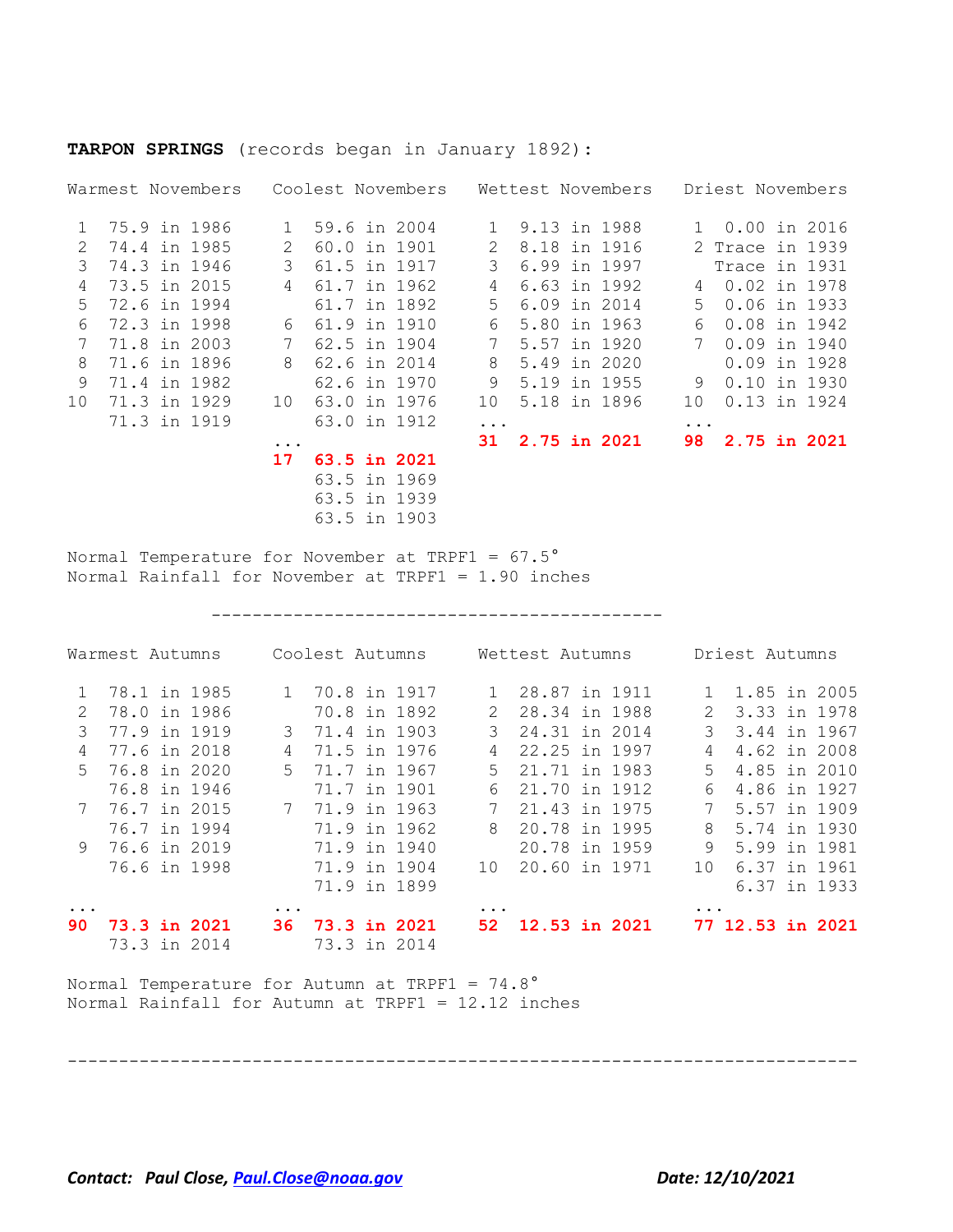|               |              | Warmest Novembers |               |              | Coolest Novembers |               |              | Wettest Novembers |               | Driest Novembers |  |
|---------------|--------------|-------------------|---------------|--------------|-------------------|---------------|--------------|-------------------|---------------|------------------|--|
| 1             |              | 76.3 in 1986      |               | 61.4 in 1901 |                   | $\mathbf{1}$  | 6.12 in 1963 |                   |               | 1 Trace in 1960  |  |
| $\mathcal{L}$ | 76.2 in 2015 |                   | $\mathcal{P}$ | 61.9 in 1970 |                   | $\mathcal{L}$ | 5.97 in 1988 |                   | $\mathcal{P}$ | 0.01 in 2016     |  |
| 3             | 74.6 in 2020 |                   | 3             | 62.3 in 1968 |                   | 3             | 5.40 in 2020 |                   |               | 0.01 in 1978     |  |
| 4             |              | 73.7 in 1946      | 4             | 62.5 in 1962 |                   | 4             | 5.38 in 1944 |                   | 4             | 0.04 in 1931     |  |
| 5             | 73.6 in 1948 |                   | .5            | 62.8 in 1976 |                   | $5 -$         | 5.26 in 2014 |                   | .5            | $0.05$ in 1928   |  |
|               |              | 73.6 in 1985      | 6             | 62.9 in 1969 |                   | 6             | 4.89 in 1953 |                   | 6             | 0.08 in 1927     |  |
| 7             | 72.7 in 1958 |                   |               | 62.9 in 1917 |                   |               | 4.85 in 1925 |                   |               | $0.10$ in 2001   |  |
| 8             | 72.5 in 1998 |                   | 8             | 63.3 in 1910 |                   | 8             | 4.75 in 1941 |                   |               | $0.10$ in 1942   |  |
| 9             |              | 72.3 in 1994      | 9             | 63.4 in 1923 |                   | 9             | 4.36 in 1987 |                   | 9             | 0.11 in 2007     |  |
| $10^{\circ}$  | 72.1 in 2017 |                   | 10            | 63.7 in 1949 |                   | $10 \,$       | 4.34 in 1916 |                   | 10            | 0.12 in 2017     |  |
| $\cdots$      |              |                   | $\cdots$      |              |                   | 11            | 3.96 in 1896 |                   |               | 0.12 in 1974     |  |
| 53.           |              | 68.4 in 2021      | 80.           | 68.4 in 2021 |                   | 12            | 3.91 in 1911 |                   |               |                  |  |
|               |              |                   |               |              |                   | 13            | 3.68 in 1951 |                   |               |                  |  |
|               |              |                   |               |              |                   | 14            | 3.53 in 1972 |                   |               |                  |  |
|               |              |                   |               |              |                   | 15            | 3.52 in 2021 |                   |               |                  |  |

**TAMPA AREA** (records began in April 1890):

Normal Temperature for November at TPA = 69.8° Normal Rainfall for November at TPA = 1.40 inches

--------------------------------------------

|               | Warmest Autumns | Coolest Autumns |              |           | Wettest Autumns |          | Driest Autumns   |  |
|---------------|-----------------|-----------------|--------------|-----------|-----------------|----------|------------------|--|
|               | 79.7 in 2020    |                 | 71.0 in 1976 |           | 24.38 in 1894   |          | 3.19 in 2010     |  |
| $\mathcal{L}$ | 79.0 in 2015    |                 | 71.6 in 1903 |           | 22.83 in 1912   | 2        | 3.30 in 1909     |  |
| 3             | 78.9 in 2018    |                 | 71.6 in 1891 | 3         | 20.45 in 1997   | 3        | 3.62 in 1961     |  |
| 4             | 78.4 in 1986    | 4               | 71.7 in 1968 |           | 19.80 in 1922   | 4        | 4.06 in 1942     |  |
| 5             | 78.1 in 2019    | $5 -$           | 71.8 in 1917 | 5.        | 19.62 in 1988   | 5.       | 4.21 in 1940     |  |
| 6             | 77.9 in 2017    |                 | 71.8 in 1901 | 6         | 19.07 in 1947   | 6        | 4.25 in 1913     |  |
|               | 77.8 in 1985    | 7               | 71.9 in 1923 |           | 18.15 in 1953   |          | 4.35 in 1974     |  |
| 8             | 77.7 in 2016    | 8               | 72.2 in 1892 | 8         | 17.60 in 1890   | 8        | 5.07 in 1967     |  |
| 9             | 77.5 in 1919    | 9               | 72.3 in 1962 | 9         | 16.58 in 1911   | 9        | 5.22 in 1984     |  |
| 10            | 77.3 in 2021    | 10              | 72.4 in 1956 | 10        | 16.41 in 1975   | 1 O      | 5.33 in 2003     |  |
|               |                 |                 | 72.4 in 1910 | $\ddotsc$ |                 | $\cdots$ |                  |  |
|               |                 |                 |              | 42        | 12.26 in 2021   |          | 90 12.26 in 2021 |  |
|               |                 |                 |              |           | 12.26 in 1896   |          | 12.26 in 1896    |  |

Normal Temperature for Autumn at TPA = 76.6° Normal Rainfall for Autumn at TPA = 9.83 inches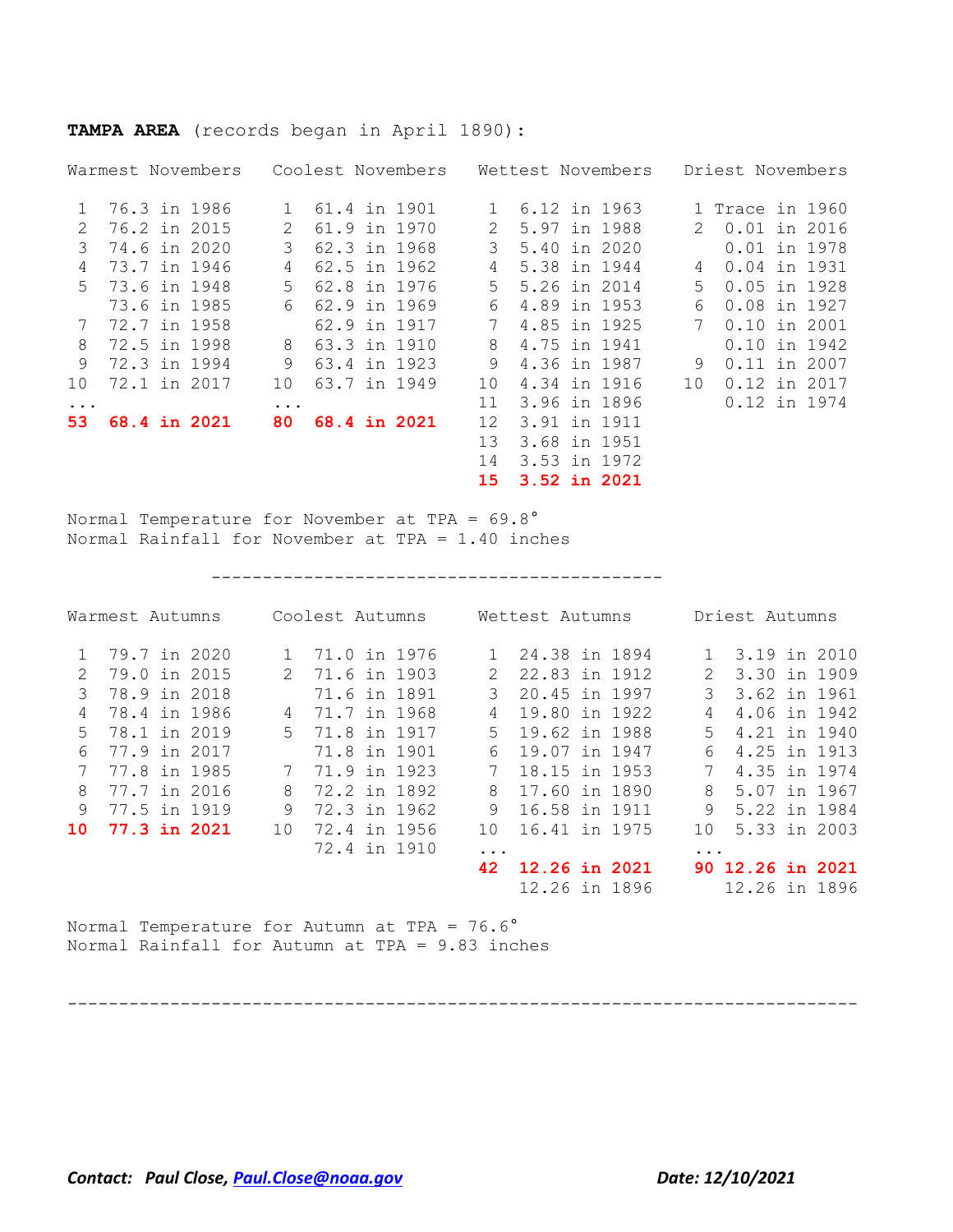|           |              | Warmest Novembers |     |              | Coolest Novembers |               |              | Wettest Novembers |               | Driest Novembers |  |
|-----------|--------------|-------------------|-----|--------------|-------------------|---------------|--------------|-------------------|---------------|------------------|--|
|           | 77.4 in 1986 |                   |     | 63.9 in 1917 |                   |               | 6.94 in 1988 |                   |               | 0.00 in 1931     |  |
| 2         | 76.3 in 1985 |                   |     | 64.3 in 1962 |                   | $\mathcal{L}$ | 6.85 in 1953 |                   | $\mathcal{L}$ | $0.02$ in 1960   |  |
| 3         | 74.9 in 2015 |                   |     | 64.7 in 1949 |                   |               | 6.80 in 1987 |                   | 3             | $0.03$ in 2016   |  |
| 4         | 74.8 in 1946 |                   | 4   | 65.1 in 1976 |                   | 4             | 6.18 in 2020 |                   |               | $0.03$ in 1942   |  |
| .5        | 74.5 in 1948 |                   | 5   | 65.2 in 1995 |                   | 5.            | 6.04 in 1963 |                   | .5            | $0.04$ in 2001   |  |
| 6         | 74.3 in 2020 |                   |     | 65.2 in 1951 |                   | 6             | 5.71 in 1916 |                   | 6             | 0.10 in 1978     |  |
|           | 73.8 in 2005 |                   |     | 65.3 in 1950 |                   |               | 5.63 in 1925 |                   |               | 0.12 in 1974     |  |
| 8         | 73.7 in 1978 |                   | 8   | 65.4 in 1954 |                   | 8             | 5.08 in 1954 |                   | 8             | 0.14 in 1930     |  |
| 9         | 73.5 in 1958 |                   | 9   | 65.7 in 1956 |                   | 9             | 5.03 in 1968 |                   | 9             | $0.15$ in 1928   |  |
| 1 O       | 72.9 in 1994 |                   |     | 65.7 in 1923 |                   | 10            | 5.02 in 1915 |                   | 10            | 0.18 in 1946     |  |
|           | 72.9 in 1929 |                   |     |              |                   | $\cdots$      |              |                   | $\ddotsc$     |                  |  |
| $\ddotsc$ |              |                   |     |              |                   | 22.           | 3.38 in 2021 |                   | 86            | 3.38 in 2021     |  |
| 51.       | 69.7 in 2021 |                   | 56. | 69.7 in 2021 |                   |               |              |                   |               |                  |  |
|           | 69.7 in 2011 |                   |     | 69.7 in 2011 |                   |               |              |                   |               |                  |  |

#### **ST PETERSBURG** (records began in August 1914):

Normal Temperature for November at SPG = 70.6° Normal Rainfall for November at SPG = 1.46 inches

#### --------------------------------------------

| Warmest Autumns  |              |       | Coolest Autumns |  |               | Wettest Autumns |  |                      | Driest Autumns   |  |
|------------------|--------------|-------|-----------------|--|---------------|-----------------|--|----------------------|------------------|--|
|                  | 80.0 in 1985 |       | 1 72.6 in 1917  |  |               | 32.75 in 1988   |  |                      | 1 2.13 in 2010   |  |
| $\mathcal{L}$    | 79.9 in 1986 | $2 -$ | 73.2 in 1956    |  | $\mathcal{L}$ | 30.04 in 1953   |  | 2                    | 4.00 in 1990     |  |
| 3                | 79.8 in 2005 | 3.    | 73.4 in 1952    |  | 3.            | 26.31 in 1986   |  | 3                    | 4.49 in 1967     |  |
| 4                | 79.3 in 2020 |       | 4 73.5 in 1954  |  | 4             | 26.30 in 1952   |  | 4                    | 4.69 in 2008     |  |
| $5 -$            | 79.1 in 2015 |       | 73.5 in 1953    |  | .5            | 21.83 in 1997   |  | $5 -$                | 4.84 in 1964     |  |
| 6                | 79.0 in 2018 |       | 6 73.6 in 1976  |  | 6             | 21.06 in 1922   |  | 6                    | 5.01 in 1940     |  |
| 7                | 78.9 in 2019 |       | 73.6 in 1962    |  |               | 20.14 in 1954   |  | 7                    | 5.52 in 1927     |  |
| 8                | 78.4 in 2013 |       | 73.6 in 1923    |  | 8             | 19.12 in 1918   |  | 8                    | 5.61 in 1966     |  |
|                  | 78.4 in 1941 |       | 9 73.7 in 1943  |  | 9             | 19.07 in 2001   |  |                      | 9 5.73 in 1965   |  |
| 10 <sup>1</sup>  | 78.3 in 2010 | 1 O   | 73.9 in 1950    |  | 10            | 18.52 in 1959   |  | 1 N                  | 6.14 in 1939     |  |
|                  | 78.3 in 1919 |       |                 |  | $\ddotsc$     |                 |  | $\ddot{\phantom{a}}$ |                  |  |
| 12 <sup>12</sup> | 78.1 in 2021 |       |                 |  | 42            | 12.93 in 2021   |  |                      | 66 12.93 in 2021 |  |

Normal Temperature for Autumn at SPG = 77.0° Normal Rainfall for Autumn at SPG = 10.28 inches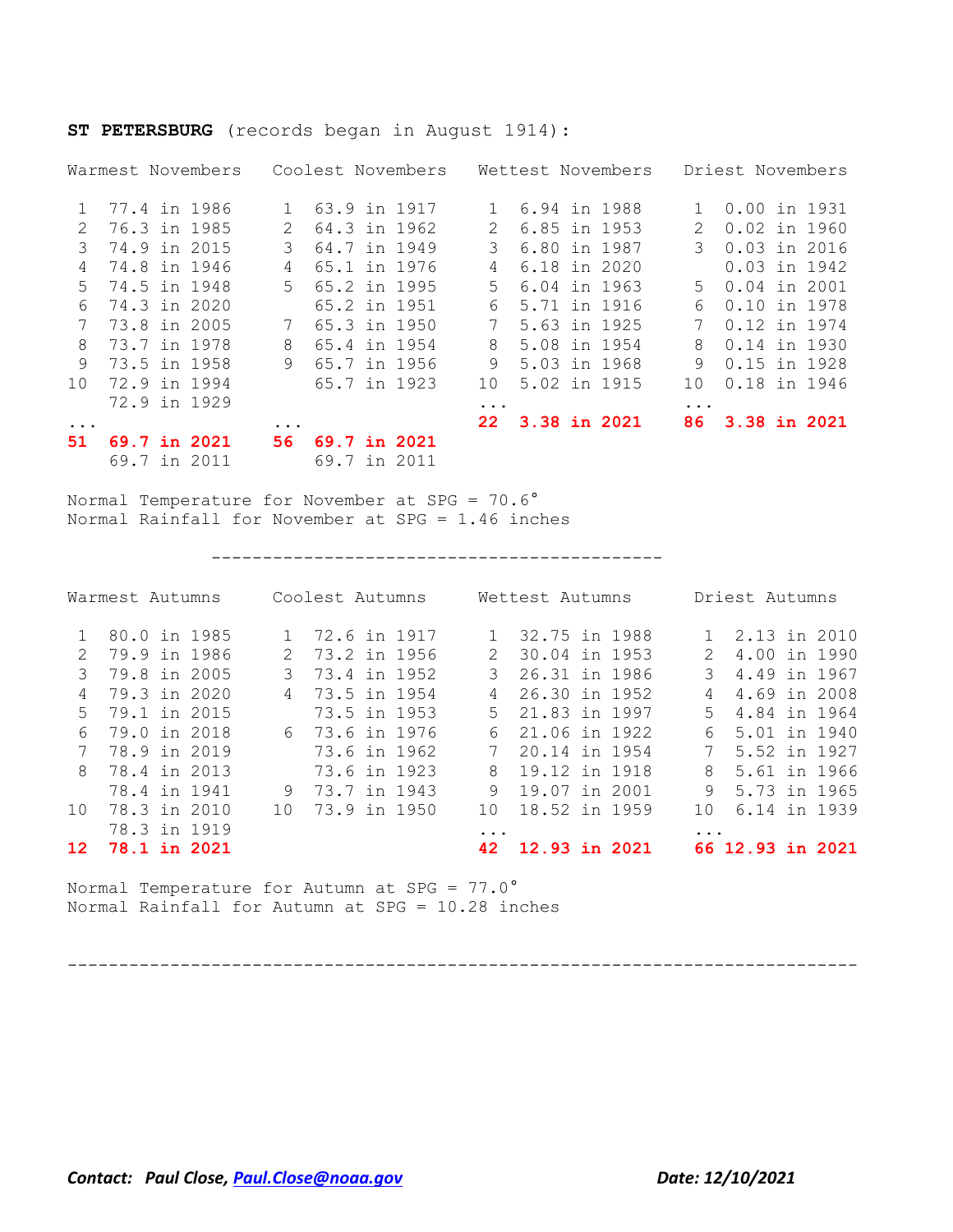|           |  | Warmest Novembers                            |               |                              | Coolest Novembers |    |              | Wettest Novembers |              | Driest Novembers |  |
|-----------|--|----------------------------------------------|---------------|------------------------------|-------------------|----|--------------|-------------------|--------------|------------------|--|
|           |  | 1 75.7 in 1986                               |               | 61.8 in 1932                 |                   | 1  | 7.88 in 1953 |                   | $\mathbf{1}$ | 0.00 in 1960     |  |
| 2         |  | 74.6 in 2015                                 | $\mathcal{L}$ | 62.0 in 1930                 |                   | 2  | 7.34 in 1988 |                   |              | 0.00 in 1931     |  |
| 3         |  | 74.3 in 1948                                 | 3             | 62.1 in 1917                 |                   | 3  | 6.89 in 2020 |                   |              | $0.00$ in 1905   |  |
| 4         |  | 74.2 in 2020                                 | 4             | 62.4 in 1933                 |                   | 4  | 6.75 in 2014 |                   | 4            | $0.01$ in 2007   |  |
| .5        |  | 73.9 in 1946                                 | .5            | 62.6 in 1904                 |                   | .5 | 6.46 in 1963 |                   | 5.           | $0.05$ in 2012   |  |
| 6         |  | 72.7 in 1985                                 | 6             | 62.9 in 1912                 |                   | 6  | 5.90 in 1918 |                   | 6            | 0.10 in 1928     |  |
|           |  | 72.5 in 1896                                 |               | 63.1 in 2014                 |                   |    | 5.56 in 1971 |                   |              | 0.10 in 1924     |  |
| 8         |  | 72.3 in 1994                                 | 8             | 63.3 in 1962                 |                   | 8  | 4.63 in 1980 |                   | 8            | 0.13 in 1940     |  |
|           |  | 72.3 in 1958                                 |               | 63.3 in 1949                 |                   | 9  | 4.52 in 1987 |                   | 9            | 0.15 in 2017     |  |
| 10        |  | 71.7 in 1978                                 | 10            | 63.4 in 1926                 |                   | 10 | 4.41 in 1947 |                   |              | 0.15 in 1978     |  |
| $\ddotsc$ |  |                                              | $\cdots$      |                              |                   | 11 | 4.23 in 2021 |                   |              |                  |  |
| 65.       |  | 66.4 in 2021<br>66.4 in 1955<br>66.4 in 1931 | 48            | 66.4 in 2021<br>66.4 in 1931 | 66.4 in 1955      |    |              |                   |              |                  |  |

**PLANT CITY** (records began in September 1892):

Normal Temperature for November at PLCF1 = 69.4° Normal Rainfall for November at PLCF1 = 1.76 inches

--------------------------------------------

|     | Warmest Autumns |  |     | Coolest Autumns |  |               | Wettest Autumns |  |                        | Driest Autumns |  |
|-----|-----------------|--|-----|-----------------|--|---------------|-----------------|--|------------------------|----------------|--|
|     | 79.6 in 2020    |  |     | 70.4 in 1930    |  |               | 25.05 in 1947   |  |                        | 1.89 in 1909   |  |
|     | 78.4 in 2018    |  |     | 70.8 in 1932    |  | $\mathcal{P}$ | 23.20 in 1894   |  | 2                      | 1.99 in 1961   |  |
| 3   | 78.3 in 2019    |  | 3   | 71.2 in 1940    |  | 3             | 23.04 in 1988   |  | 3                      | 3.56 in 1940   |  |
| 4   | 77.9 in 1986    |  | 4   | 71.5 in 2000    |  | 4             | 21.72 in 1953   |  | 4                      | 4.08 in 1991   |  |
| .5  | 77.4 in 2015    |  | .5  | 71.6 in 1976    |  | .5            | 20.54 in 2020   |  | 5.                     | 4.29 in 1927   |  |
| 6   | 77.2 in 1985    |  | 6   | 71.7 in 1943    |  | 6             | 20.36 in 2014   |  | 6                      | 4.41 in 1990   |  |
|     | 76.4 in 1946    |  | 7   | 72.0 in 1937    |  |               | 20.15 in 2004   |  |                        | 4.55 in 2010   |  |
| 8   | 76.2 in 2021    |  |     | 72.0 in 1909    |  | 8             | 20.06 in 1998   |  | 8                      | 4.57 in 1939   |  |
| 9   | 76.0 in 2016    |  | 9   | 72.2 in 1968    |  | 9             | 19.92 in 1959   |  | 9                      | 4.63 in 1967   |  |
| 1 O | 75.9 in 1948    |  | 1 O | 72.4 in 1926    |  | 1 O           | 19.76 in 1912   |  | 1 O                    | 4.67 in 2008   |  |
|     | 75.9 in 1911    |  |     |                 |  | $\cdots$      |                 |  | $\ddot{\phantom{a}}$ . |                |  |
|     |                 |  |     |                 |  | 38            | 13.14 in 2021   |  |                        | 13.14 in 2021  |  |

Normal Temperature for Autumn at PLCF1 = 76.1° Normal Rainfall for Autumn at PLCF1 = 11.33 inches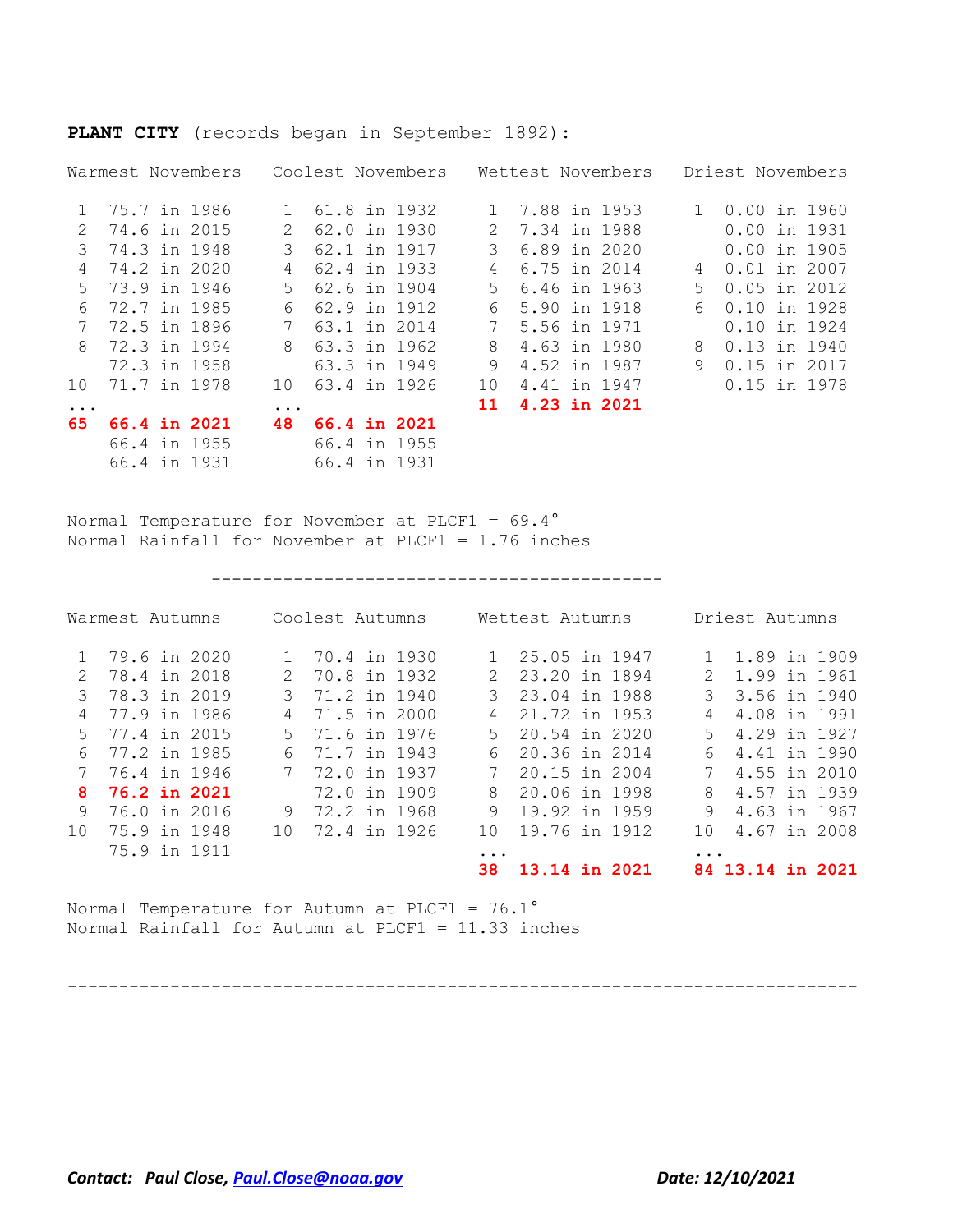|     |  | Warmest Novembers |          |              | Coolest Novembers |               |                | Wettest Novembers |     | Driest Novembers |  |
|-----|--|-------------------|----------|--------------|-------------------|---------------|----------------|-------------------|-----|------------------|--|
|     |  | 1 76.9 in 1986    |          | 62.6 in 1970 |                   |               | 1 7.56 in 2014 |                   | 1.  | 0.00 in 1924     |  |
|     |  | 75.4 in 2015      |          | 62.9 in 1962 |                   | $\mathcal{L}$ | 7.19 in 1988   |                   |     | 2 Trace in 2016  |  |
| २   |  | 73.4 in 1985      | 3        | 63.0 in 1969 |                   | 3             | 6.08 in 1987   |                   |     | Trace in 1960    |  |
| 4   |  | 73.3 in 1994      |          | 63.4 in 1949 |                   | 4             | 5.94 in 1941   |                   |     | Trace in 1917    |  |
|     |  | 73.3 in 1948      | 5.       | 63.5 in 1976 |                   | 5.            | 5.80 in 2020   |                   |     | 5 0.03 in 1931   |  |
| 6   |  | 73.1 in 1946      |          | 63.5 in 1951 |                   | 6.            | 5.71 in 1963   |                   | 6   | $0.05$ in 1928   |  |
|     |  | 73.0 in 2020      |          | 63.5 in 1950 |                   |               | 5.54 in 1980   |                   |     | $0.07$ in 1950   |  |
| 8   |  | 71.6 in 2003      | 8        | 63.7 in 1968 |                   | 8             | 5.37 in 1953   |                   | 8   | $0.08$ in 2012   |  |
|     |  | 71.6 in 1958      | 9        | 63.9 in 2008 |                   | 9             | 4.59 in 2018   |                   | 9   | 0.10 in 1991     |  |
| 1 O |  | 71.5 in 1998      | 1 O      | 64.0 in 1923 |                   | 10            | 4.48 in 1997   |                   | 1 O | $0.11$ in 1940   |  |
|     |  |                   | $\cdots$ |              |                   | 11            | 4.24 in 2021   |                   |     |                  |  |
| 42  |  | 66.7 in 2021      | 65.      | 66.7 in 2021 |                   |               |                |                   |     |                  |  |

**LAKELAND AREA** (records began in January 1915):

Normal Temperature for November at LLDF1 = 69.2° Normal Rainfall for November at LLDF1 = 1.93 inches

--------------------------------------------

|                 | Warmest Autumns                                       |              |              | Coolest Autumns | Wettest Autumns  |  |                 | Driest Autumns |  |
|-----------------|-------------------------------------------------------|--------------|--------------|-----------------|------------------|--|-----------------|----------------|--|
| $\mathbf{1}$    | 79.2 in 1986                                          | $\mathbf{1}$ |              | 71.5 in 1976    | 1 22.45 in 2014  |  | $\mathbf{1}$    | 2.99 in 1961   |  |
| 2               | 78.6 in 2020                                          | 2            | 72.1 in 1943 |                 | 2 21.46 in 2004  |  | 2               | 3.21 in 1940   |  |
| $\mathcal{E}$   | 78.3 in 2015                                          | 3            | 72.2 in 1923 |                 | 3 19.78 in 1947  |  | $\mathcal{L}$   | 4.16 in 1942   |  |
| 4               | 78.1 in 1985                                          | 4            | 72.3 in 2006 |                 | 4 19.52 in 1918  |  | 4               | 4.25 in 1927   |  |
| 5               | 78.0 in 2018                                          |              | 72.3 in 1968 |                 | 5 18.47 in 1998  |  | 5               | 4.28 in 1934   |  |
| 6               | 77.4 in 2019                                          |              | 72.3 in 1956 |                 | 6 18.39 in 1929  |  | 6               | 4.58 in 2010   |  |
| 7               | 77.0 in 1994                                          | 7            | 72.4 in 1967 |                 | 7 18.29 in 1953  |  | 7               | 4.69 in 2008   |  |
| 8               | 76.8 in 2009                                          | 8            | 72.5 in 1940 |                 | 8 17.36 in 1997  |  | 8               | 5.01 in 1967   |  |
| 9               | 76.7 in 1990                                          | 9            | 72.6 in 1954 |                 | 9 17.09 in 1989  |  | 9               | 5.12 in 1978   |  |
| 10              | 76.6 in 2017                                          | 10           | 72.7 in 1962 |                 | 10 17.08 in 2020 |  | 10 <sup>1</sup> | 5.35 in 1974   |  |
| $\ddots$        |                                                       |              | 72.7 in 1953 |                 |                  |  |                 |                |  |
| 22 <sub>2</sub> | <b>75.7 in 2021</b>                                   |              | 72.7 in 1924 |                 | 17 15.94 in 2021 |  |                 |                |  |
|                 | 75.7 in 2003                                          |              |              |                 |                  |  |                 |                |  |
|                 | 75.7 in 2002                                          |              |              |                 |                  |  |                 |                |  |
|                 | 75.7 in 1978                                          |              |              |                 |                  |  |                 |                |  |
|                 | Normal Temperature for Autumn at LLDF1 = $75.7^\circ$ |              |              |                 |                  |  |                 |                |  |

-----------------------------------------------------------------------------

Normal Rainfall for Autumn at LLDF1 = 12.59 inches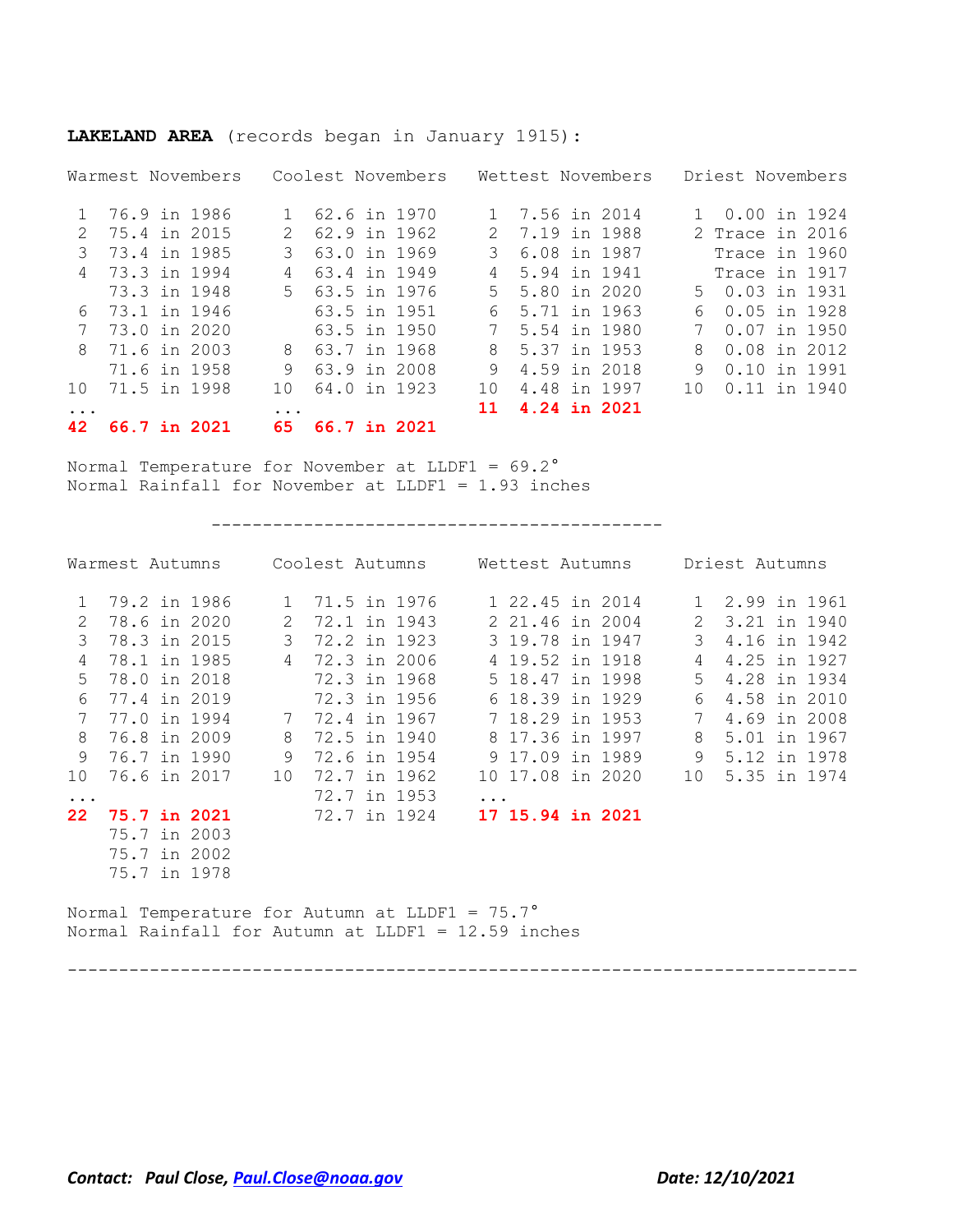|                 |              | Warmest Novembers |               |              | Coolest Novembers |               |              | Wettest Novembers |              | Driest Novembers |  |
|-----------------|--------------|-------------------|---------------|--------------|-------------------|---------------|--------------|-------------------|--------------|------------------|--|
|                 | 76.8 in 1986 |                   | $\mathbf{1}$  | 63.1 in 1962 |                   | 1             | 7.81 in 1988 |                   | $\mathbf{1}$ | 0.00 in 1960     |  |
| $\mathcal{L}$   | 75.6 in 1948 |                   | $\mathcal{P}$ | 63.2 in 1970 |                   | $\mathcal{L}$ | 7.13 in 1987 |                   |              | $0.00$ in 1950   |  |
| 3               | 75.1 in 2015 |                   |               | 63.9 in 2008 |                   |               | 6.76 in 1953 |                   |              | 3 Trace in 2011  |  |
| 4               | 74.9 in 1985 |                   |               | 63.9 in 1968 |                   | 4             | 6.27 in 1963 |                   | 4            | $0.01$ in 2012   |  |
| .5              | 74.5 in 1946 |                   | $5 -$         | 64.1 in 1976 |                   | .5            | 5.32 in 1994 |                   | 5.           | $0.07$ in 2016   |  |
| 6               | 73.5 in 2020 |                   | 6             | 64.5 in 1949 |                   | 6             | 5.21 in 1980 |                   | 6            | $0.13$ in 1966   |  |
|                 | 73.1 in 1994 |                   | 7             | 64.6 in 1969 |                   | 7             | 4.94 in 1951 |                   |              | 0.16 in 1942     |  |
| 8               | 72.6 in 1988 |                   | 8             | 64.7 in 1981 |                   | 8             | 4.07 in 1995 |                   | 8            | 0.19 in 1985     |  |
| 9               | 72.4 in 1958 |                   | 9             | 64.9 in 1950 |                   | 9             | 4.00 in 2020 |                   | 9            | $0.20$ in 2017   |  |
| 10              | 72.2 in 1998 |                   | 1 O           | 65.0 in 2012 |                   | 10            | 3.97 in 1968 |                   |              | 0.20 in 1991     |  |
|                 |              |                   |               | 65.0 in 1951 |                   | $\ddotsc$     |              |                   |              | $0.20$ in 1967   |  |
|                 |              |                   | $\cdots$      |              |                   | 18            | 3.07 in 2021 |                   |              |                  |  |
| 52 <sub>2</sub> | 67.4 in 2021 |                   | 20            | 67.4 in 2021 |                   |               |              |                   |              |                  |  |
|                 | 67.4 in 1995 |                   |               | 67.4 in 1995 |                   |               |              |                   |              |                  |  |

**WINTER HAVEN AREA** (records began in January 1941):

Normal Temperature for November at GIF = 69.8° Normal Rainfall for November at GIF = 1.45 inches

--------------------------------------------

|              |                     |              |                |              |              |                                                                                                            | Warmest Autumns Coolest Autumns Mettest Autumns Driest Autumns |                     |            |                |              |
|--------------|---------------------|--------------|----------------|--------------|--------------|------------------------------------------------------------------------------------------------------------|----------------------------------------------------------------|---------------------|------------|----------------|--------------|
| $\mathbf{1}$ |                     | 79.2 in 2020 | 1              |              | 71.8 in 1976 |                                                                                                            | 1 21.86 in 1987                                                |                     |            | 1 2.72 in 1961 |              |
| 2            | 79.1 in 2018        |              | $\mathbf{2}$   | 72.2 in 1968 |              | 2                                                                                                          | 20.61 in 1947                                                  |                     |            | 2 3.11 in 2009 |              |
| 3            | 79.0 in 1986        |              | 3 <sup>7</sup> |              | 72.5 in 1962 | 3                                                                                                          | 20.57 in 1953                                                  |                     | 3          | 4.27 in 1967   |              |
| 4            | 78.7 in 2019        |              | 4              |              | 73.0 in 1963 | 4                                                                                                          | 20.35 in 1960                                                  |                     | 4          | 4.29 in 2008   |              |
| $5^{\circ}$  | 78.4 in 1985        |              | $5 -$          |              | 73.2 in 2006 | 5                                                                                                          | 18.82 in 1959                                                  |                     | 5          | 4.91 in 1985   |              |
| 6            | 78.0 in 2015        |              | 6              |              | 73.3 in 2008 | 6                                                                                                          | 18.11 in 1950                                                  |                     | 6          | 5.14 in 1942   |              |
| 7            | 77.2 in 1998        |              |                |              | 73.3 in 1981 | 7                                                                                                          | 17.84 in 2014                                                  |                     | 7          | 5.44 in 1978   |              |
|              |                     | 77.2 in 1989 |                |              | 73.3 in 1953 | 8                                                                                                          | 17.59 in 2001                                                  |                     | 8          | 5.54 in 2006   |              |
|              |                     | 77.2 in 1946 | 9              | 73.4 in 1943 |              | 9                                                                                                          | 17.16 in 1988                                                  |                     | 9          | 5.78 in 1990   |              |
|              |                     | 77.2 in 1941 | 10             |              | 73.5 in 2000 | 10                                                                                                         | 16.36 in 2020                                                  |                     | 10         |                | 5.87 in 2015 |
| $\ddots$     |                     |              |                |              |              | .                                                                                                          |                                                                |                     | $\ddots$ . |                |              |
| 16           | <b>76.3 in 2021</b> |              |                |              |              | 57                                                                                                         |                                                                | <b>8.04 in 2021</b> | 23         | 8.04 in 2021   |              |
|              |                     | 76.3 in 2005 |                |              |              |                                                                                                            |                                                                | 8.04 in 2007        |            | 8.04 in 2007   |              |
|              | 76.3 in 1993        |              |                |              |              |                                                                                                            |                                                                |                     |            |                |              |
|              |                     | 76.3 in 1988 |                |              |              |                                                                                                            |                                                                |                     |            |                |              |
|              | 76.3 in 1973        |              |                |              |              |                                                                                                            |                                                                |                     |            |                |              |
|              |                     |              |                |              |              | Normal Temperature for Autumn at GIF = $76.4^{\circ}$<br>Normal Rainfall for Autumn at $GIF = 8.98$ inches |                                                                |                     |            |                |              |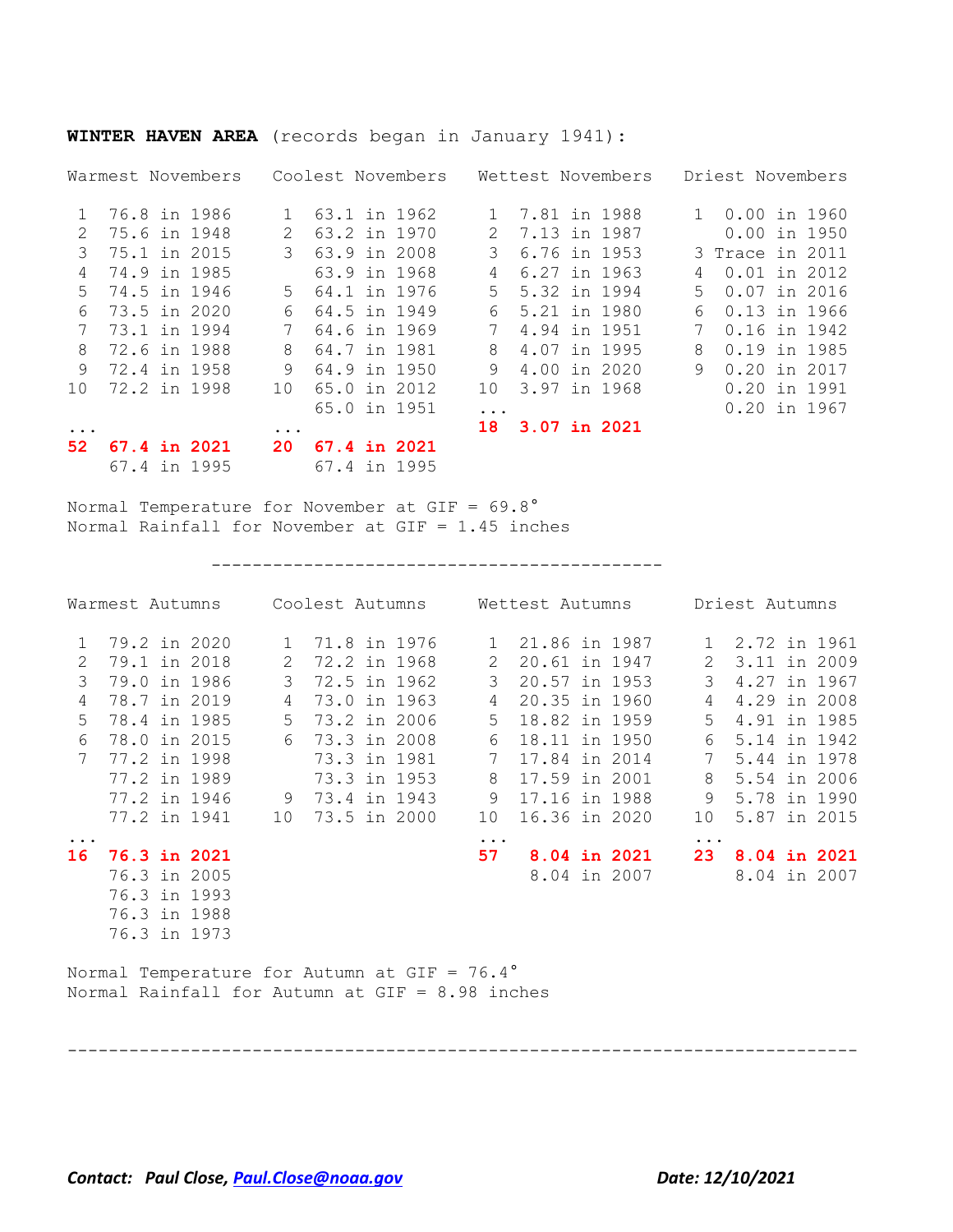#### **BARTOW** (records began in June 1892):

|            |                | Warmest Novembers |           |                | Coolest Novembers |           |                | Wettest Novembers |                | Driest Novembers |  |
|------------|----------------|-------------------|-----------|----------------|-------------------|-----------|----------------|-------------------|----------------|------------------|--|
|            | 1 76.4 in 1986 |                   |           | 60.9 in 1917   |                   |           | 1 7.40 in 1987 |                   |                | $0.00$ in 2016   |  |
|            | 2 75.3 in 2015 |                   | 2         | 61.5 in 1970   |                   |           | 2 7.36 in 2002 |                   |                | $0.00$ in 1960   |  |
| 3          | 74.5 in 1948   |                   | 3         | 62.0 in 1910   |                   | 3         | 6.52 in 1963   |                   | $\mathcal{B}$  | 0.02 in 1931     |  |
|            | 4 73.6 in 2013 |                   |           | 62.3 in 1901   |                   | 4         | 6.33 in 1988   |                   | $\overline{4}$ | 0.04 in 1966     |  |
|            | 73.6 in 1985   |                   |           | 5 62.6 in 1904 |                   |           | 5 5.97 in 1953 |                   |                | 0.04 in 1928     |  |
|            | 6 73.5 in 1946 |                   |           | 62.6 in 1892   |                   |           | 6 5.80 in 1951 |                   |                | $60.05$ in 2012  |  |
|            | 73.0 in 1994   |                   |           | 7 62.9 in 1962 |                   |           | 7 4.75 in 1911 |                   | 7              | $0.06$ in 1950   |  |
| 8          | 72.9 in 1958   |                   |           | 8 63.5 in 2008 |                   |           | 8 4.71 in 1937 |                   | 8              | $0.09$ in 1923   |  |
|            | 9 72.5 in 2020 |                   |           | 63.5 in 1912   |                   | 9         | 4.68 in 2015   |                   | 9              | 0.10 in 2007     |  |
|            | 72.5 in 1998   |                   | 10        | 63.6 in 1939   |                   | 10        | 4.54 in 1983   |                   |                | 0.10 in 1974     |  |
| $\ddots$ . |                |                   | $\ddotsc$ |                |                   | $\ddotsc$ |                |                   | $\ddotsc$      |                  |  |
| 70 -       | 66.0 in 2021   |                   | 31        | 66.0 in 2021   |                   |           |                | 22 3.06 in 2021   |                | 108 3.06 in 2021 |  |
|            |                |                   |           |                |                   |           |                | 3.06 in 1904      |                | 3.06 in 1904     |  |

Normal Temperature for November at BARF1 = 68.3° Normal Rainfall for November at BARF1 = 1.49 inches

--------------------------------------------

|              | Warmest Autumns |              |               | Coolest Autumns |              |               | Wettest Autumns |  |          | Driest Autumns            |  |
|--------------|-----------------|--------------|---------------|-----------------|--------------|---------------|-----------------|--|----------|---------------------------|--|
| $\mathbf{1}$ |                 | 77.8 in 2020 | $\mathbf{1}$  | 71.0 in 1894    |              | $\mathbf{1}$  | 26.99 in 1894   |  |          | 3.71 in 1942<br>$1 \quad$ |  |
|              |                 | 77.8 in 2015 | $\mathcal{L}$ | 71.1 in 1892    |              | $\mathcal{L}$ | 21.30 in 1947   |  | 2        | 4.88 in 2010              |  |
| 3            |                 | 77.2 in 1998 | 3             | 71.4 in 1917    |              | 3             | 20.97 in 1917   |  | 3        | 5.00 in 1940              |  |
| 4            |                 | 77.1 in 2018 | 4             |                 | 71.8 in 1976 | 4             | 20.77 in 1922   |  | 4        | 5.02 in 1990              |  |
| .5           |                 | 76.9 in 2009 | .5            | 72.1 in 1895    |              | 5             | 20.38 in 1959   |  | .5       | 5.25 in 1961              |  |
| 6            |                 | 76.8 in 1946 | 6             | 72.3 in 1914    |              | 6             | 20.31 in 1982   |  | 6        | 5.26 in 1939              |  |
|              |                 | 76.8 in 1919 |               | 72.4 in 1970    |              |               | 19.77 in 1953   |  | 7        | 5.29 in 1984              |  |
| 8            |                 | 76.5 in 2019 | 8             | 72.5 in 1904    |              | 8             | 19.43 in 1902   |  | 8        | 5.47 in 1974              |  |
|              |                 | 76.5 in 1958 | 9             | 72.8 in 1967    |              | 9             | 19.30 in 1960   |  | 9        | 5.57 in 1906              |  |
| 10           |                 | 76.4 in 1994 |               | 72.8 in 1963    |              | 10            | 18.97 in 2004   |  | 10       | 5.90 in 1927              |  |
|              |                 |              |               |                 | 72.8 in 1935 | $\ddots$      |                 |  | $\cdots$ |                           |  |
| $\ddotsc$    |                 |              | $\cdots$      |                 |              | 32            | 15.11 in 2021   |  |          | 93 15.11 in 2021          |  |
| 37           |                 | 74.7 in 2021 | 53.           | 74.7 in 2021    |              |               |                 |  |          |                           |  |
|              |                 | 74.7 in 1984 |               | 74.7 in 1984    |              |               |                 |  |          |                           |  |
|              |                 | 74.7 in 1957 |               | 74.7 in 1957    |              |               |                 |  |          |                           |  |
|              |                 | 74.7 in 1936 |               | 74.7 in 1936    |              |               |                 |  |          |                           |  |

-----------------------------------------------------------------------------

Normal Temperature for Autumn at BARF1 = 74.8° Normal Rainfall for Autumn at BARF1 = 11.83 inches

*Contact: Paul Close, [Paul.Close@noaa.gov](mailto:Paul.Close@noaa.gov) Date: 12/10/2021*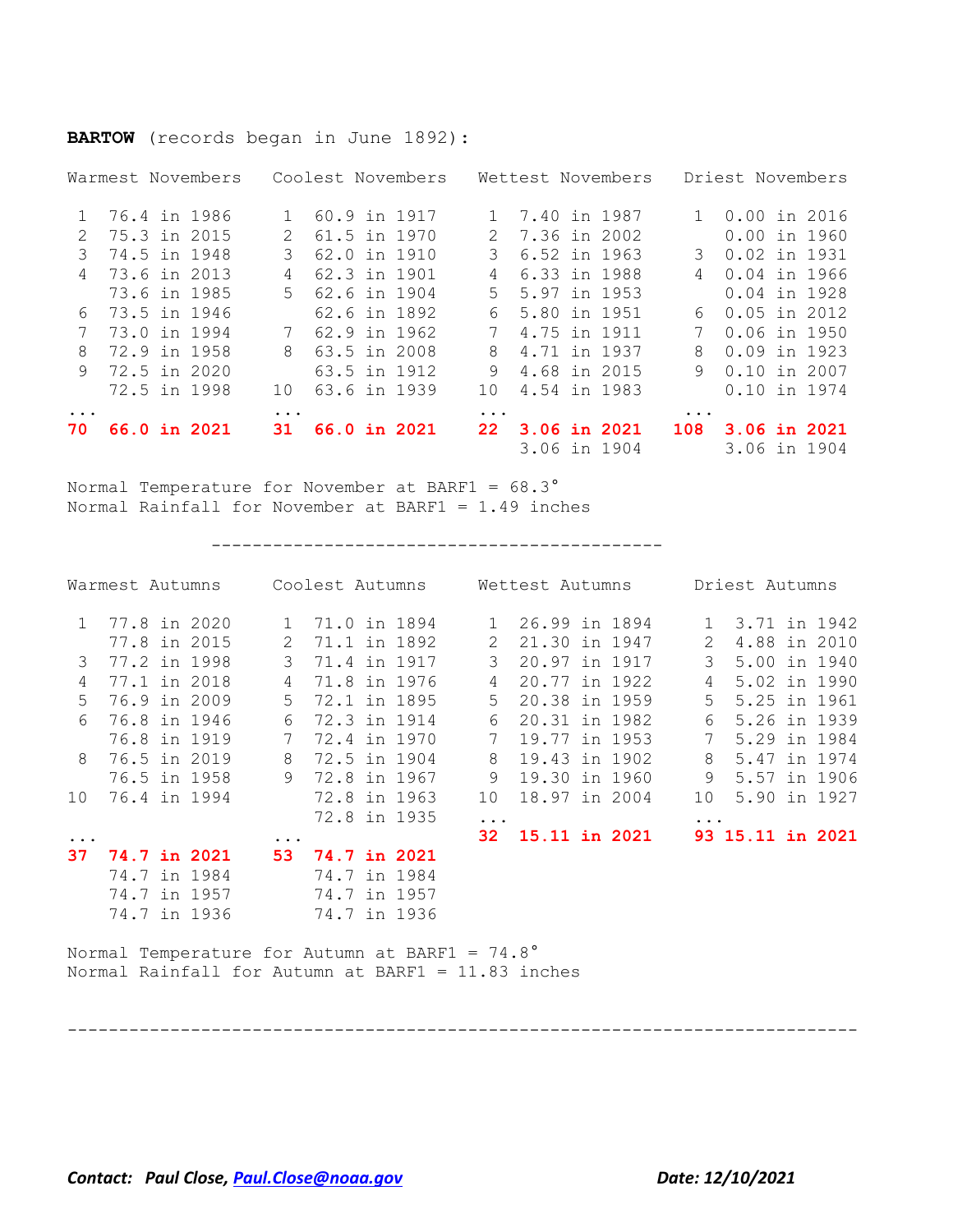|               |              | Warmest Novembers |               |              | Coolest Novembers |                 |                     | Wettest Novembers |              | Driest Novembers |                |
|---------------|--------------|-------------------|---------------|--------------|-------------------|-----------------|---------------------|-------------------|--------------|------------------|----------------|
| $\mathbf{1}$  | 76.1 in 1986 |                   | $\mathbf{1}$  | 63.2 in 1917 |                   |                 | 9.40 in 1997        |                   | $\mathbf{1}$ | 0.00 in 1931     |                |
| $\mathcal{L}$ | 75.4 in 2015 |                   | $\mathcal{L}$ | 63.5 in 1949 |                   | $\mathcal{L}$   | 7.62 in 2020        |                   |              | 2 Trace in 1940  |                |
| 3             | 74.7 in 2020 |                   |               |              | 63.5 in 1923      | 3               | 6.81 in 1920        |                   |              | Trace in 1928    |                |
| 4             | 73.2 in 1948 |                   | 4             | 64.2 in 1976 |                   | 4               | 6.24 in 1925        |                   | 4            | 0.02 in 2016     |                |
| .5            | 73.1 in 1958 |                   | .5            | 64.5 in 2008 |                   | 5               | 5.68 in 1953        |                   | $5 -$        | $0.06$ in 2001   |                |
| 6             | 72.7 in 1994 |                   | 6             | 64.6 in 2014 |                   | 6               | 5.18 in 1941        |                   |              | 0.06 in 1991     |                |
|               | 72.4 in 1985 |                   |               | 64.6 in 1981 |                   | $7\phantom{0}$  | 5.15 in 1988        |                   | 7            | $0.09$ in 1930   |                |
| 8             | 72.2 in 2013 |                   | 8             | 64.7 in 1968 |                   | 8               | 4.94 in 1918        |                   | 8            | 0.16 in 2007     |                |
| 9             | 72.1 in 1998 |                   | 9             | 64.8 in 1933 |                   | 9               | 4.69 in 2002        |                   | 9            | $0.20$ in 1945   |                |
|               |              | 72.1 in 1946      | 10            |              | 65.0 in 1962      | 10 <sup>1</sup> | 4.55 in 1972        |                   | 10           | 0.21 in 1978     |                |
| $\ddots$ .    |              |                   | .             |              |                   |                 |                     |                   |              |                  | $0.21$ in 1950 |
| 62            |              | 67.6 in 2021      | 42            | 67.6 in 2021 |                   |                 |                     |                   |              |                  |                |
|               |              | 67.6 in 1977      |               | 67.6 in 1977 |                   | 54.             | <b>1.44 in 2021</b> |                   |              | 56 1.44 in 2021  |                |
|               |              | 67.6 in 1975      |               | 67.6 in 1975 |                   |                 |                     |                   |              |                  |                |
|               |              | 67.6 in 1955      |               | 67.6 in 1955 |                   |                 |                     |                   |              |                  |                |
|               |              | 67.6 in 1940      |               | 67.6 in 1940 |                   |                 |                     |                   |              |                  |                |

**SARASOTA-BRADENTON AREA** (records began in January 1911):

Normal Temperature for November at SRQ = 70.1° Normal Rainfall for November at SRQ = 1.81 inches

--------------------------------------------

|               |                     | Warmest Autumns Coolest Autumns |                |  |                                                                                                           | Wettest Autumns |              |              | Driest Autumns  |              |
|---------------|---------------------|---------------------------------|----------------|--|-----------------------------------------------------------------------------------------------------------|-----------------|--------------|--------------|-----------------|--------------|
|               |                     | 1 79.7 in 2020                  | 1 71.3 in 1976 |  |                                                                                                           | 1 28.46 in 1953 |              |              | 1 3.64 in 2010  |              |
|               |                     | 79.7 in 2019                    | 2 72.2 in 1930 |  | 2                                                                                                         | 25.64 in 1962   |              | $\mathbf{2}$ |                 | 4.01 in 1991 |
| $\mathcal{B}$ |                     | 78.3 in 2016                    | 3 72.3 in 1943 |  |                                                                                                           | 3 23.66 in 1922 |              |              | 3 5.08 in 1942  |              |
| 4             |                     | 78.2 in 1986                    | 4 72.5 in 1940 |  |                                                                                                           | 4 23.12 in 1997 |              |              | 4 5.44 in 1974  |              |
| 5             | 78.0 in 2015        |                                 | 5 72.7 in 1923 |  |                                                                                                           | 5 22.26 in 1912 |              |              | 5 5.61 in 2012  |              |
| 6             | 77.8 in 2018        |                                 | 6 73.0 in 1981 |  |                                                                                                           | 6 22.01 in 1952 |              | 6            | 5.90 in 2019    |              |
| 7             | 77.3 in 2007        |                                 | 73.0 in 1944   |  |                                                                                                           | 7 21.30 in 1988 |              | 7            | 5.95 in 1945    |              |
| 8             | 77.1 in 1998        |                                 | 73.0 in 1937   |  |                                                                                                           | 8 20.43 in 1928 |              | 8            | 6.05 in 1944    |              |
|               |                     | 77.1 in 1990                    | 9 73.1 in 1968 |  | 9                                                                                                         | 20.29 in 1957   |              | 9            |                 | 6.27 in 1984 |
| 10            |                     | 77.0 in 2013                    | 73.1 in 1956   |  | 10                                                                                                        | 19.80 in 1960   |              | 10           |                 | 6.42 in 1930 |
| $\ddotsc$     |                     |                                 |                |  | $\cdots$                                                                                                  |                 |              | $\ddotsc$    |                 |              |
| 19            | <b>76.2 in 2021</b> |                                 |                |  | 90 —                                                                                                      |                 | 7.77 in 2021 |              | 21 7.77 in 2021 |              |
|               |                     | 76.2 in 2003                    |                |  |                                                                                                           |                 |              |              |                 |              |
|               |                     | 76.2 in 1993                    |                |  |                                                                                                           |                 |              |              |                 |              |
|               |                     |                                 |                |  | Normal Temperature for Autumn at SRQ = $76.5^{\circ}$<br>Normal Rainfall for Autumn at SRQ = 10.57 inches |                 |              |              |                 |              |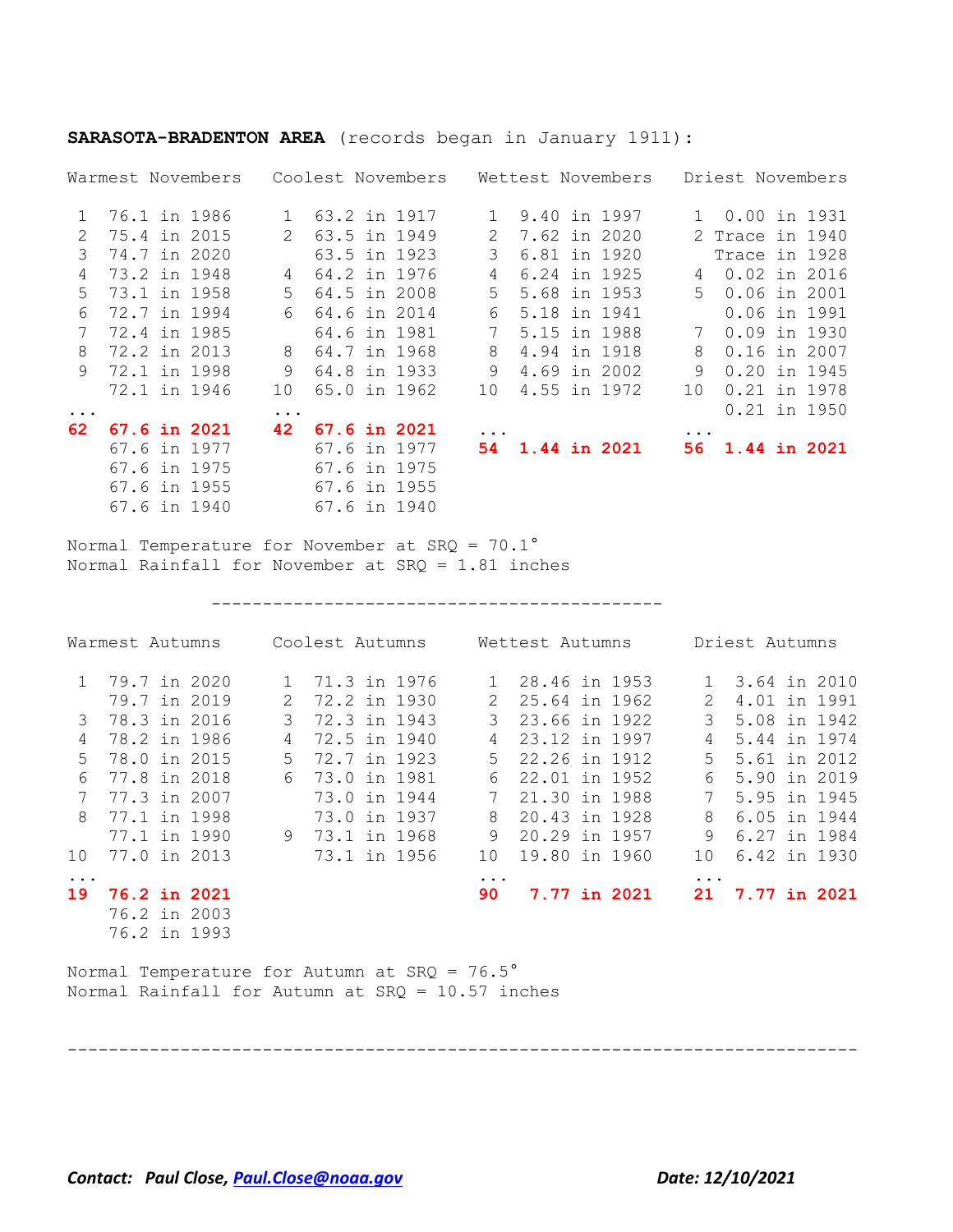### **VENICE** (records began in May 1955):

|               | Warmest Novembers |               | Coolest Novembers |     | Wettest Novembers |               | Driest Novembers |
|---------------|-------------------|---------------|-------------------|-----|-------------------|---------------|------------------|
|               | 1 75.8 in 2015    |               | 1 64.2 in 2008    |     | 1 7.65 in 1997    |               | 0.00 in 1991     |
| $\mathcal{L}$ | 74.1 in 1985      | 2             | 64.7 in 1962      | 2   | 6.02 in 2020      | $\mathcal{L}$ | 0.02 in 2007     |
| 3             | 73.6 in 1998      | $\mathcal{S}$ | 64.9 in 1981      | 3.  | 5.85 in 1972      | 3             | 0.04 in 2001     |
|               | 73.6 in 1994      |               | 64.9 in 1970      |     | 4 5.56 in 1983    | 4             | 0.06 in 2016     |
|               | 5 73.5 in 2020    |               | 5 65.1 in 1956    |     | 5 5.55 in 1963    | .5            | 0.15 in 1960     |
| 6             | 72.5 in 2013      | 6.            | 65.2 in 1976      | 6   | 4.77 in 1957      | 6             | $0.20$ in 1993   |
|               | 72.3 in 2003      |               | 65.4 in 1968      |     | 4,46 in 1980      |               | 0.30 in 1956     |
| 8             | 72.2 in 1978      | 8.            | 65.8 in 2014      | 8   | 4.14 in 1998      | 8             | 0.31 in 1978     |
| 9             | 71.9 in 2011      | 9             | 66.0 in 1969      | 9   | 3.77 in 1968      | 9             | 0.32 in 2012     |
|               | 71.9 in 1982      | 10            | 66.8 in 2021      | 1 O | 3.72 in 2014      |               | 0.32 in 2003     |
|               |                   |               | 66.8 in 1966      | 11. | 3.47 in 2021      |               |                  |
|               |                   |               |                   |     | 3.47 in 1988      |               |                  |

Normal Temperature for November at VNCF1 = 69.9° Normal Rainfall for November at VNCF1 = 1.54 inches

--------------------------------------------

|                 | Warmest Autumns     |              |                     | Coolest Autumns |              | Wettest Autumns |  |                 | Driest Autumns |  |
|-----------------|---------------------|--------------|---------------------|-----------------|--------------|-----------------|--|-----------------|----------------|--|
|                 | 78.9 in 2009        | $\mathbf{1}$ | 71.8 in 1976        |                 | $\mathbf{1}$ | 26.44 in 1983   |  |                 | 1 3.04 in 1961 |  |
| 2               | 78.5 in 1998        | 2            | 72.1 in 1968        |                 | 2            | 25.83 in 1995   |  | 2               | 3.63 in 1981   |  |
| 3               | 78.4 in 2015        | 3            | 72.8 in 2008        |                 | 3            | 21.38 in 1997   |  | 3               | 5.24 in 1978   |  |
| 4               | 78.0 in 2020        |              | 72.8 in 1956        |                 | 4            | 20.89 in 1960   |  | 4               | 5.81 in 2010   |  |
| .5              | 77.8 in 2018        | 5            | 73.6 in 1974        |                 | 5            | 20.27 in 1968   |  | 5               | 6.18 in 1964   |  |
|                 | 77.8 in 2013        | 6            | 73.7 in 1987        |                 | 6            | 19.23 in 1959   |  | 6               | 6.59 in 1984   |  |
|                 | 77.8 in 1985        |              | 73.7 in 1981        |                 | 7            | 18,86 in 1982   |  | 7               | 7.16 in 1990   |  |
| 8               | 77.6 in 2010        |              | 73.7 in 1962        |                 | 8            | 18.67 in 2014   |  | 8               | 7.38 in 2011   |  |
| 9               | 77.3 in 1994        | 9            | 73.9 in 1977        |                 | 9            | 18.33 in 1957   |  | 9               | 7.53 in 2019   |  |
| 10 <sup>°</sup> | 77.0 in 2017        | 10           | 74.0 in 2006        |                 | 10           | 18.29 in 1962   |  | 10              | 7.81 in 1965   |  |
|                 | 77.0 in 2011        |              |                     |                 |              |                 |  | 11              | 8.06 in 2016   |  |
|                 | 77.0 in 2003        |              |                     |                 |              |                 |  | 12 <sup>2</sup> | 8.28 in 2009   |  |
| $\ddotsc$       |                     | $\ddots$     |                     |                 |              |                 |  | 13 <sup>7</sup> | 8.32 in 2021   |  |
| 26              | <b>75.9 in 2021</b> | 29           | <b>75.9 in 2021</b> |                 |              |                 |  |                 |                |  |
|                 | 75.9 in 1982        |              | 75.9 in 1982        |                 |              |                 |  |                 |                |  |
|                 | 75.9 in 1972        |              | 75.9 in 1972        |                 |              |                 |  |                 |                |  |

Normal Temperature for Autumn at VNCF1 =  $76.0^{\circ}$ Normal Rainfall for Autumn at VNCF1 = 12.05 inches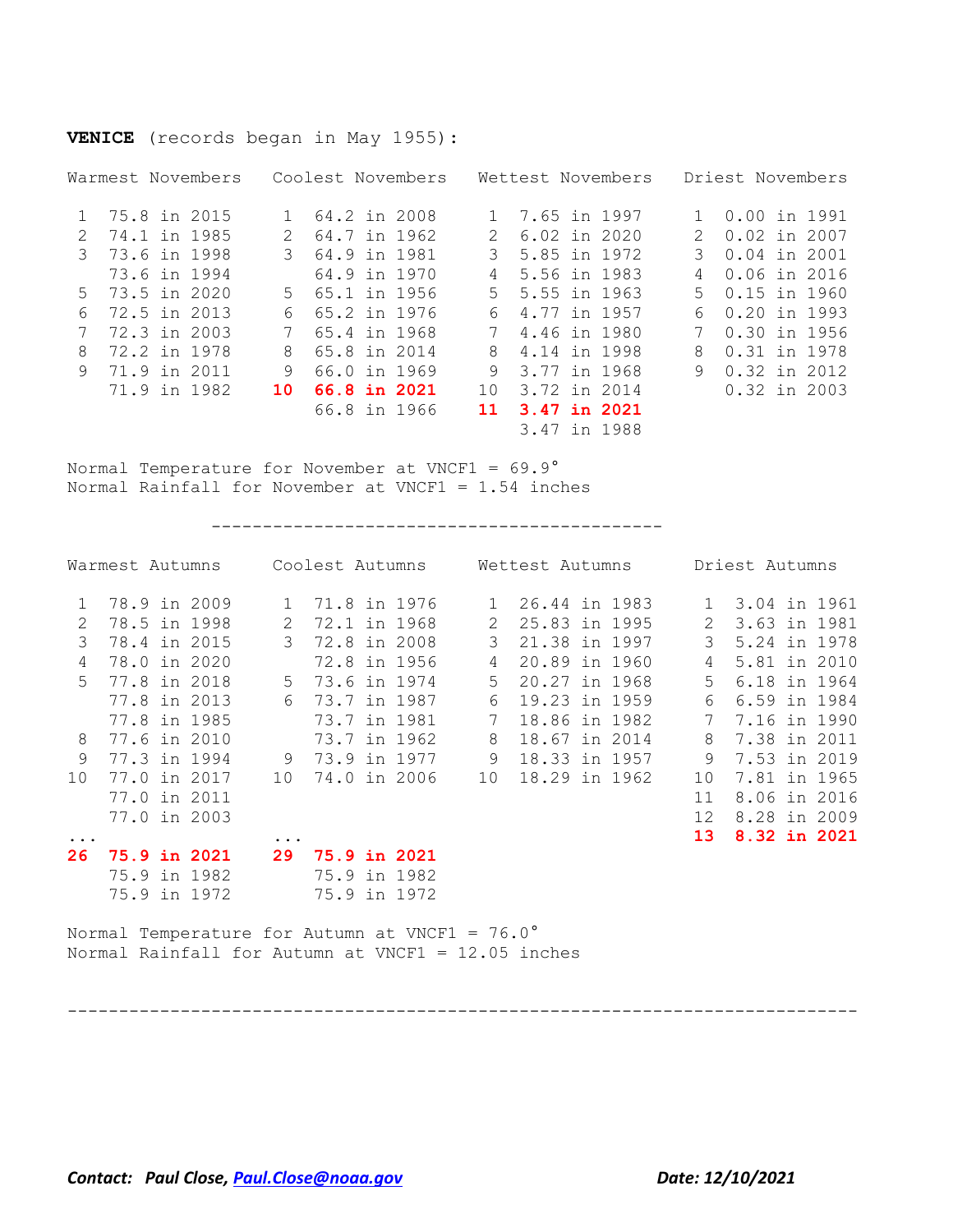**MYAKKA RIVER STATE PARK** (Temperature records began in March 1956 and Rainfall records began in Sep 1943):

|    | Warmest Novembers |    | Coolest Novembers |                   | Wettest Novembers |               | Driest Novembers |
|----|-------------------|----|-------------------|-------------------|-------------------|---------------|------------------|
|    | 75.8 in 2015      |    | 62.1 in 1962      |                   | 1 10.19 in 1997   |               | 0.00 in 2001     |
| 2  | 75.6 in 1986      |    | 62.4 in 1969      | 2.                | 5.13 in 1953      | $\mathcal{L}$ | $0.02$ in 1950   |
| 3  | 73.4 in 1998      | 3  | 62.8 in 1970      | 3                 | 5.04 in 1947      | 3             | 0.03 in 1991     |
| 4  | 73.2 in 1985      | 4  | 63.2 in 1968      | 4                 | 5.01 in 1972      | 4             | $0.07$ in 2016   |
| .5 | 72.8 in 2020      | 5. | 64.1 in 2008      | 5.                | 4.87 in 1981      | 5.            | $0.19$ in 2012   |
| 6  | 72.7 in 1958      | 6  | 65.3 in 2000      | 6                 | 4.76 in 2020      | 6             | 0.20 in 1944     |
| 7  | 72.3 in 1982      |    | 65.4 in 2012      |                   | 4.73 in 1958      |               | 0.30 in 1996     |
| 8  | 72.1 in 2013      |    | 65.4 in 1963      | 8                 | 4.52 in 1963      |               | 0.30 in 1993     |
|    | 72.1 in 1978      | 9  | 65.6 in 2021      | 9                 | 4.45 in 2002      |               | $0.30$ in 1965   |
| 10 | 71.6 in 2003      | 10 | 65.8 in 1976      | 10                | 4.42 in 1983      | 10            | 0.37 in 1945     |
|    |                   |    |                   | 11                | 4.22 in 2014      |               |                  |
|    |                   |    |                   | $12 \overline{ }$ | 4.20 in 1998      |               |                  |
|    |                   |    |                   | 1.3               | 4.12 in 1987      |               |                  |
|    |                   |    |                   | 14                | 4.04 in 1980      |               |                  |
|    |                   |    |                   | 15                | 3.76 in 2021      |               |                  |

Normal Temperature for November at MKCF1 = 69.1° Normal Rainfall for November at MKCF1 = 2.02 inches

--------------------------------------------

| Warmest Autumns |              |       | Coolest Autumns     |              |       | Wettest Autumns      |  |               | Driest Autumns   |  |
|-----------------|--------------|-------|---------------------|--------------|-------|----------------------|--|---------------|------------------|--|
|                 | 78.5 in 2015 | 1     | 71.7 in 1962        |              |       | 25.70 in 1962        |  | 1.            | 4.57 in 1961     |  |
| $\mathcal{L}$   | 78.3 in 1998 | 2     | 72.6 in 1968        |              | 2     | 23.65 in 1997        |  | $\mathcal{L}$ | 5.85 in 1974     |  |
| $\mathcal{E}$   | 78.0 in 2019 | 3     | 72.7 in 1976        |              | 3     | 23.43 in 1979        |  | 3             | 6.14 in 1991     |  |
|                 | 78.0 in 2018 | 4     | 72.8 in 1963        |              | 4     | 21.95 in 2014        |  | 4             | 6.52 in 2008     |  |
| 5               | 77.9 in 1986 | $5 -$ | 73.4 in 1970        |              | $5 -$ | 21.67 in 1995        |  | 5             | 7.52 in 1970     |  |
| 6               | 77.8 in 1985 |       | 73.4 in 1969        |              | 6     | 21.13 in 1953        |  | 6             | 7.57 in 1955     |  |
|                 | 77.7 in 1991 | 7     | 73.5 in 2008        |              |       | 20.63 in 1957        |  |               | 8.07 in 2012     |  |
| 8               | 77.5 in 2020 | 8     | 73.7 in 2000        |              | 8     | 20.18 in 2001        |  | 8             | 8.67 in 1950     |  |
| 9               | 76.8 in 2009 | 9     | 73.8 in 1992        |              | 9     | 19.62 in 1952        |  | 9             | 8.75 in 1996     |  |
|                 | 76.8 in 1990 | 10    | 73.9 in 1987        |              | 10    | 19.59 in 1994        |  | 10            | 8.84 in 2011     |  |
|                 |              | 11    | 74.2 in 1984        |              | .     |                      |  |               |                  |  |
|                 |              |       |                     | 74.2 in 1977 | 45    | <b>12.16 in 2021</b> |  |               | 32 12.16 in 2021 |  |
|                 |              |       |                     | 74.2 in 1972 |       |                      |  |               |                  |  |
|                 |              | 14    | <b>74.4 in 2021</b> |              |       |                      |  |               |                  |  |

-----------------------------------------------------------------------------

Normal Temperature for Autumn at MKCF1 =  $75.6^\circ$ Normal Rainfall for Autumn at MKCF1 = 13.66 inches

*Contact: Paul Close, [Paul.Close@noaa.gov](mailto:Paul.Close@noaa.gov) Date: 12/10/2021*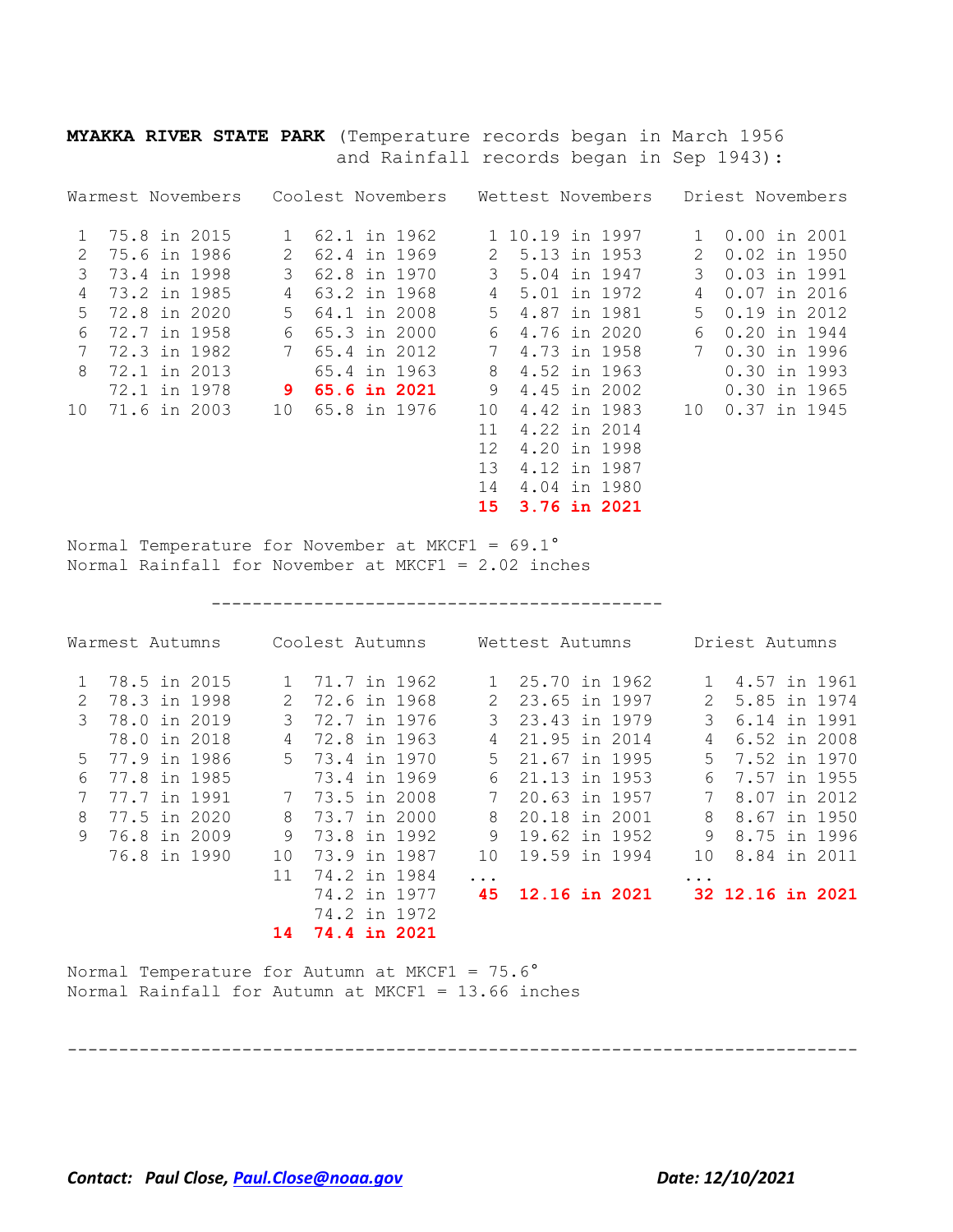**WAUCHULA 2 N** (records began in January 1933):

|               | Warmest Novembers |           | Coolest Novembers |           | Wettest Novembers |               | Driest Novembers |              |
|---------------|-------------------|-----------|-------------------|-----------|-------------------|---------------|------------------|--------------|
| $\mathbf{1}$  | 75.7 in 1986      |           | 61.9 in 2012      |           | 1 11.18 in 1987   | $\mathbf{1}$  | 0.02 in 1940     |              |
| $\mathcal{P}$ | 74.6 in 2015      |           | 62.5 in 2014      |           | 2 10.38 in 1997   | $\mathcal{P}$ | $0.03$ in 1967   |              |
| 3             | 74.4 in 1948      |           | 62.5 in 1949      | 3         | 6.43 in 1953      | 3             | $0.08$ in 1960   |              |
| 4             | 73.2 in 1946      | 4         | 63.2 in 1962      |           | 4 5.89 in 1963    | 4             | 0.12 in 1991     |              |
|               | 5 72.7 in 2020    | .5        | 63.4 in 1970      | 5         | 4.75 in 1972      | .5            | 0.16 in 1974     |              |
|               | 72.7 in 1985      | 6.        | 63.5 in 1956      | 6         | 4.41 in 2002      | 6             | 0.17 in 2016     |              |
|               | 72.7 in 1958      | 7         | 63.8 in 2000      |           | 7 4.37 in 2014    | 7             | 0.19 in 2012     |              |
| 8             | 71.7 in 1988      | 8         | 63.9 in 1969      |           | 8 3.93 in 2010    | 8             | 0.23 in 1944     |              |
| 9             | 71.4 in 1978      | 9         | 64.0 in 1950      | 9         | 3.91 in 1937      | 9             | 0.24 in 1966     |              |
|               | 71.4 in 1973      | 1 O       | 64.4 in 1954      | 10        | 3.44 in 1988      |               |                  | 0.24 in 1956 |
|               |                   | $\ddotsc$ |                   | $\ddotsc$ |                   |               |                  |              |
|               |                   | 20        | 65.4 in 2021      |           | 24 2.24 in 2021   |               |                  |              |
|               |                   |           | 65.4 in 2010      |           |                   |               |                  |              |

Normal Temperature for November at WAUF1 = 67.8° Normal Rainfall for November at WAUF1 = 1.96 inches

--------------------------------------------

|               | Warmest Autumns     |  |    | Coolest Autumns     |  |               | Wettest Autumns |  |               | Driest Autumns   |  |
|---------------|---------------------|--|----|---------------------|--|---------------|-----------------|--|---------------|------------------|--|
|               | 78.1 in 2009        |  |    | 71.6 in 2014        |  |               | 27.02 in 1953   |  |               | 2.12 in 1961     |  |
| $\mathcal{L}$ | 77.9 in 2007        |  | 2  | 71.7 in 2012        |  | $\mathcal{L}$ | 23.48 in 1947   |  | $\mathcal{L}$ | 3.84 in 1974     |  |
| 3             | 77.7 in 1985        |  |    | 72.0 in 1956        |  | 3             | 20.13 in 1975   |  | 3             | 4.75 in 1967     |  |
| 4             | 77.6 in 2020        |  | 4  | 72.1 in 1943        |  | 4             | 20.12 in 1952   |  | 4             | 4.92 in 2008     |  |
| .5            | 77.5 in 2015        |  | 5. | 72.2 in 1954        |  | 5.            | 19.04 in 1987   |  | 5             | 5.10 in 1978     |  |
| 6             | 77.2 in 1941        |  | 6  | 72.5 in 2010        |  | 6             | 19.02 in 1960   |  | 6             | 5.80 in 1991     |  |
|               | 76.9 in 2018        |  |    | 72.5 in 2006        |  | 7             | 19.00 in 1997   |  |               | 6.09 in 1976     |  |
| 8             | 76.3 in 1946        |  |    | 72.5 in 1953        |  | 8             | 18.33 in 2017   |  | 8             | 6.10 in 1944     |  |
| 9             | 76.2 in 1989        |  |    | 72.5 in 1944        |  | 9             | 16.90 in 1938   |  | 9             | 6.32 in 1980     |  |
| 10            | 76.1 in 2019        |  | 10 | 72.6 in 1976        |  | 1 O           | 16.88 in 1969   |  | 10            | 6.58 in 2003     |  |
|               | 76.1 in 1990        |  |    |                     |  | $\ddotsc$     |                 |  | $\ddotsc$     |                  |  |
|               | 76.1 in 1936        |  |    |                     |  | 36.           | 11.39 in 2021   |  |               | 49 11.39 in 2021 |  |
|               |                     |  |    |                     |  |               |                 |  |               |                  |  |
| 48            | <b>74.1 in 2021</b> |  | 30 | <b>74.1 in 2021</b> |  |               |                 |  |               |                  |  |

Normal Temperature for Autumn at WAUF1 =  $74.6^\circ$ Normal Rainfall for Autumn at WAUF1 = 11.37 inches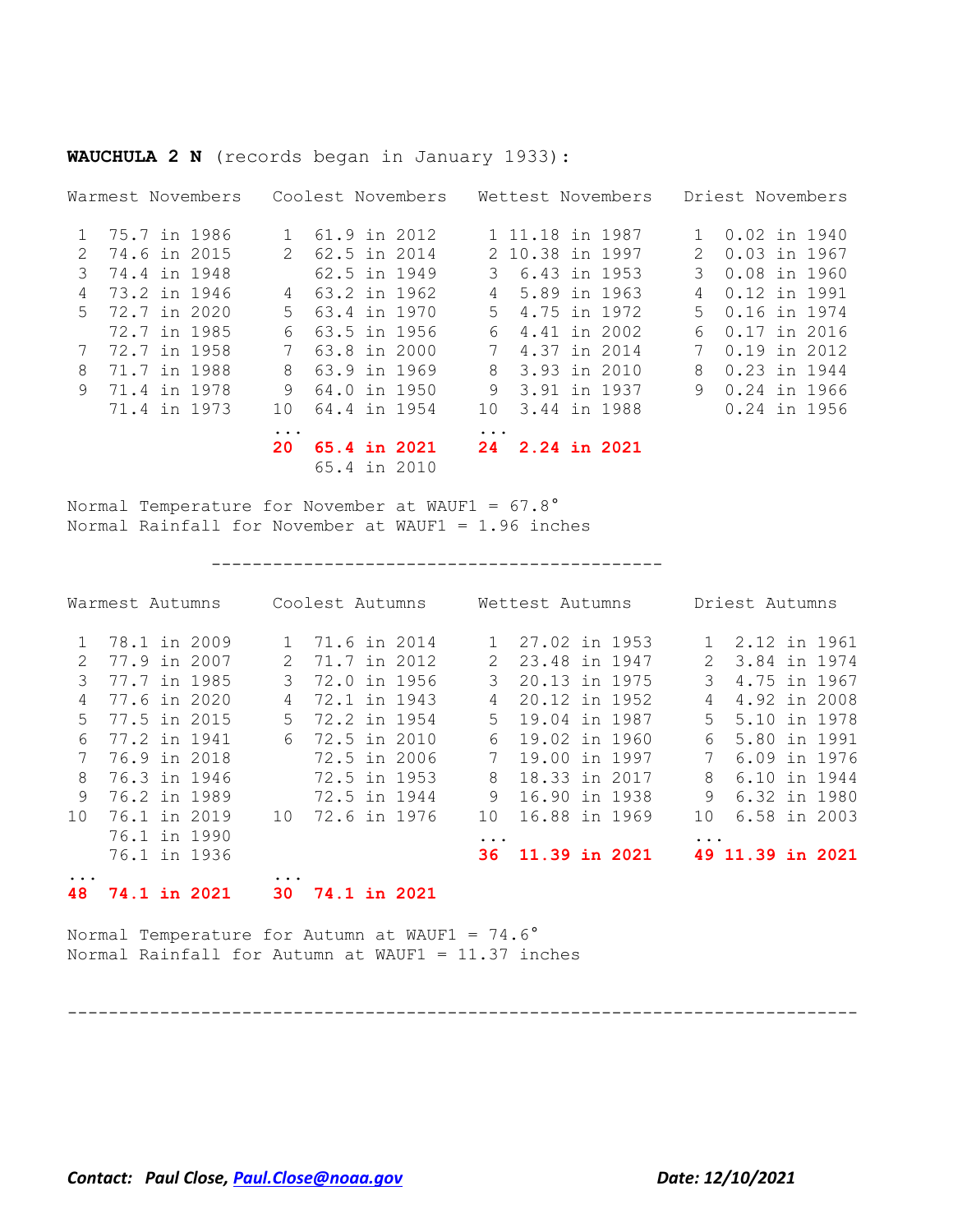Warmest Novembers Coolest Novembers Wettest Novembers Driest Novembers 1 74.9 in 1986 1 62.1 in 1901 1 6.69 in 1997 1 Trace in 1996 2 74.7 in 2015 2 62.2 in 2008 2 5.67 in 1947 Trace in 1940 3 74.2 in 1948 3 62.6 in 1970 3 5.11 in 1987 Trace in 1928 4 73.3 in 1958 4 62.7 in 1910 4 5.08 in 2002 4 0.01 in 1931 73.3 in 1946 5 62.8 in 1923 5 4.95 in 1980 5 0.04 in 1950 6 72.7 in 1919 6 63.3 in 1933 6 4.88 in 2020 6 0.05 in 2016 7 72.4 in 2020 7 63.4 in 1949 7 4.82 in 1992 7 0.06 in 2008 8 72.2 in 1902 8 63.7 in 2014 4.82 in 1962 8 0.09 in 2007 9 72.0 in 1911 9 63.8 in 2012 9 4.53 in 2014 9 0.10 in 1991 10 71.9 in 1990 63.8 in 1962 10 4.43 in 1951 0.10 in 1960

Average Temperature for Nov 2021 = Not Available Yet Normal Temperature for November at ARCF1 = 67.6°

**ARCADIA** (records began in November 1899)

Total Rainfall for Nov 2021 = Not Available Yet Normal Rainfall for November at ARCF1 = 1.83 inches

--------------------------------------------

|               | Warmest Autumns | Coolest Autumns |   | Wettest Autumns  |               | Driest Autumns |
|---------------|-----------------|-----------------|---|------------------|---------------|----------------|
|               | 1 78.0 in 1919  | 1 71.6 in 1923  |   | 1 24.53 in 1952  |               | 1 3.03 in 1961 |
| $\mathcal{P}$ | 77.5 in 2020    | 2 71.7 in 1976  |   | 2 23.19 in 2020  |               | 2 4.14 in 1909 |
| 3             | 77.4 in 1911    | 71.7 in 1910    |   | 3 22.94 in 1953  | $\mathcal{B}$ | 4.68 in 1901   |
|               | 4 77.2 in 2015  | 4 71.8 in 2008  |   | 22.83 in 1908    | 4             | 4.77 in 1946   |
|               | 77.2 in 1986    | 5 72.2 in 1968  |   | 5 20.84 in 1947  |               | 5 5.62 in 1925 |
|               | 77.2 in 1902    | 6 72.5 in 1943  |   | 20.79 in 1960    | 6             | 5.89 in 1942   |
|               | 76.9 in 2018    | 7 72.6 in 1970  |   | 20.17 in 1962    |               | 5.97 in 1913   |
| 8             | 76.6 in 1946    | 72.6 in 1969    | 8 | 19.95 in 1910    | 8             | 5.98 in 1974   |
| 9             | 76.4 in 1998    | 9 72.7 in 1990  | 9 | 18.88 in 1959    | 9             | 5.99 in 1955   |
|               | 76.4 in 1948    | 72.7 in 1962    |   | 10 18.83 in 2017 | 1 O           | 6.00 in 2008   |
|               | 76.4 in 1941    |                 |   |                  |               |                |

Average Temperature for Autumn 2021 = Not Available Yet Normal Temperature for Autumn at ARCF1 =  $74.2^\circ$ 

Total Rainfall for Autumn 2021 = Not Available Yet Normal Rainfall for Autumn at ARCF1 = 12.18 inches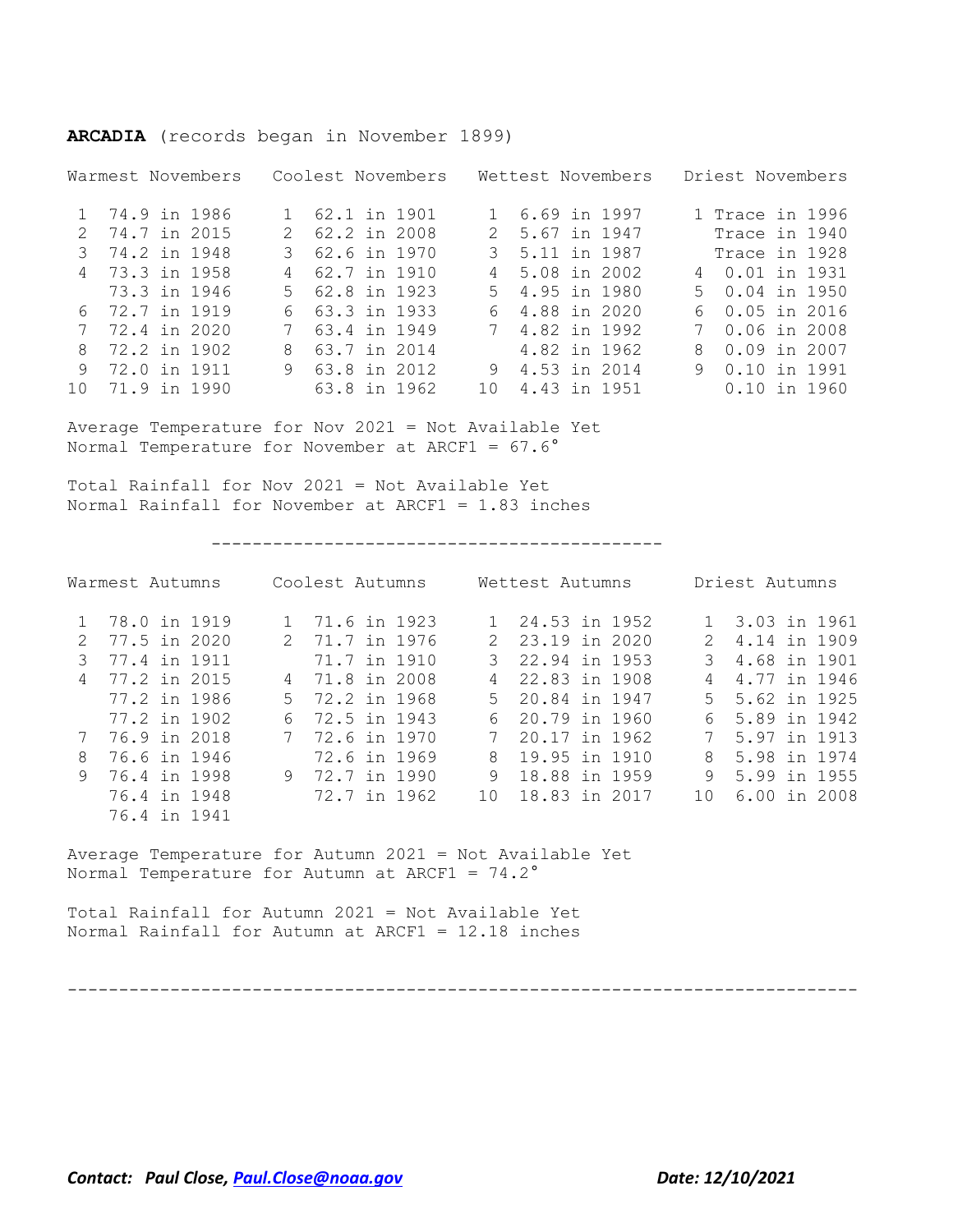|               | Warmest Novembers |    | Coolest Novembers |  |              |                 | Wettest Novembers |  |  |              | Driest Novembers |  |  |  |
|---------------|-------------------|----|-------------------|--|--------------|-----------------|-------------------|--|--|--------------|------------------|--|--|--|
|               | 76.0 in 2015      |    | 62.2 in 2008      |  |              | $\mathbf{1}$    | 5.94 in 1987      |  |  | $\mathbf{1}$ | 0.00 in 2016     |  |  |  |
| $\mathcal{L}$ | 75.6 in 1986      |    |                   |  | 63.1 in 2012 | $\mathcal{L}$   | 5.16 in 1998      |  |  |              | $0.00$ in 2008   |  |  |  |
| 3             | 73.7 in 2020      |    |                   |  | 63.2 in 1970 | 3               | 4.52 in 2002      |  |  | 3            | 0.08 in 1986     |  |  |  |
| 4             | 72.4 in 1992      | 4  |                   |  | 64.2 in 1969 | 4               | 4.46 in 1997      |  |  | 4            | 0.12 in 1970     |  |  |  |
| .5            | 71.7 in 1985      | .5 | 64.4 in 1981      |  |              | 5.              | 4.37 in 1992      |  |  | 5.           | 0.13 in 1975     |  |  |  |
| 6             | 71.6 in 1994      | 6  | 65.1 in 2014      |  |              | 6               | 4.17 in 1977      |  |  | 6            | $0.20$ in 1996   |  |  |  |
|               | 71.3 in 1978      | 7  |                   |  | 65.3 in 2006 | 7               | 4.16 in 1994      |  |  |              | $0.21$ in 2012   |  |  |  |
|               | 71.3 in 1973      | 8  | 65.4 in 2000      |  |              | 8               | 3.80 in 1988      |  |  | 8            | $0.24$ in 2000   |  |  |  |
| 9             | 71.2 in 2013      | 9  | 66.0 in 1991      |  |              | 9               | 3.78 in 2005      |  |  | 9            | 0.29 in 1973     |  |  |  |
| 1 O           | 70.6 in 2017      | 10 | 66.3 in 1997      |  |              | 10              | 3.52 in 1972      |  |  | 1 O          | $0.40$ in 2006   |  |  |  |
|               | 70.6 in 2003      | 11 | 66.5 in 2021      |  |              | 11              | 3.50 in 2014      |  |  |              |                  |  |  |  |
|               | 70.6 in 1988      |    |                   |  | 66.5 in 1995 | 12 <sub>1</sub> | 3.44 in 2020      |  |  |              |                  |  |  |  |
|               |                   |    |                   |  |              | 1.3             | 3.21 in 1980      |  |  |              |                  |  |  |  |
|               |                   |    |                   |  |              | 14              | 3.16 in 2021      |  |  |              |                  |  |  |  |

# **ARCHBOLD BIO STN** (records began in January 1969):

Normal Temperature for November at ACHF1 = 68.9° Normal Rainfall for November at ACHF1 = 1.74 inches

--------------------------------------------

| Warmest Autumns |                |  | Coolest Autumns |               |              |  |  | Wettest Autumns |               |  |  | Driest Autumns |              |  |  |
|-----------------|----------------|--|-----------------|---------------|--------------|--|--|-----------------|---------------|--|--|----------------|--------------|--|--|
|                 | 78.2 in 2015   |  |                 |               | 71.6 in 2008 |  |  |                 | 22.87 in 2017 |  |  |                | 4.62 in 1996 |  |  |
|                 | 78.0 in 2020   |  |                 | $\mathcal{L}$ | 72.5 in 2012 |  |  | $\mathcal{L}$   | 22.49 in 1987 |  |  | 2              | 4.86 in 1990 |  |  |
| 3               | 77.4 in 1986   |  |                 | 3             | 72.7 in 2006 |  |  | 3               | 20.74 in 1969 |  |  | 3              | 5.52 in 2006 |  |  |
| 4               | 76.6 in 2018   |  |                 |               | 72.7 in 2000 |  |  |                 | 18.09 in 2014 |  |  | 4              | 5.96 in 1974 |  |  |
|                 | 5 76.3 in 2019 |  |                 |               | 72.7 in 1976 |  |  | 5.              | 17.33 in 1977 |  |  | 5              | 6.01 in 2018 |  |  |
|                 | 76.3 in 1985   |  |                 | 6             | 72.8 in 1997 |  |  | 6               | 17.04 in 2001 |  |  | 6              | 6.16 in 2010 |  |  |
| 7               | 76.2 in 2017   |  |                 | 7             | 73.0 in 1981 |  |  |                 | 16.98 in 2021 |  |  | 7              | 6.27 in 2008 |  |  |
|                 | 8 75.8 in 2016 |  |                 | 8             | 73.1 in 1970 |  |  | 8               | 16.79 in 1998 |  |  | 8              | 6.53 in 1980 |  |  |
|                 | 75.8 in 1973   |  |                 | 9             | 73.2 in 2014 |  |  | 9               | 16.55 in 2016 |  |  | 9              | 7.16 in 1984 |  |  |
| 1 O             | 75.7 in 2009   |  |                 |               | 73.2 in 1984 |  |  | 1 O             | 16.32 in 2005 |  |  | 1 O            | 7.36 in 2007 |  |  |
| $\ddotsc$       |                |  |                 | $\ddotsc$     |              |  |  |                 |               |  |  |                |              |  |  |
| 31              | 74.2 in 2021   |  |                 | 22.           | 74.2 in 2021 |  |  |                 |               |  |  |                |              |  |  |
|                 | 74.2 in 2021   |  |                 |               | 74.2 in 2021 |  |  |                 |               |  |  |                |              |  |  |

Normal Temperature for Autumn at ACHF1 =  $75.1^\circ$ Normal Rainfall for Autumn at ACHF1 = 12.32 inches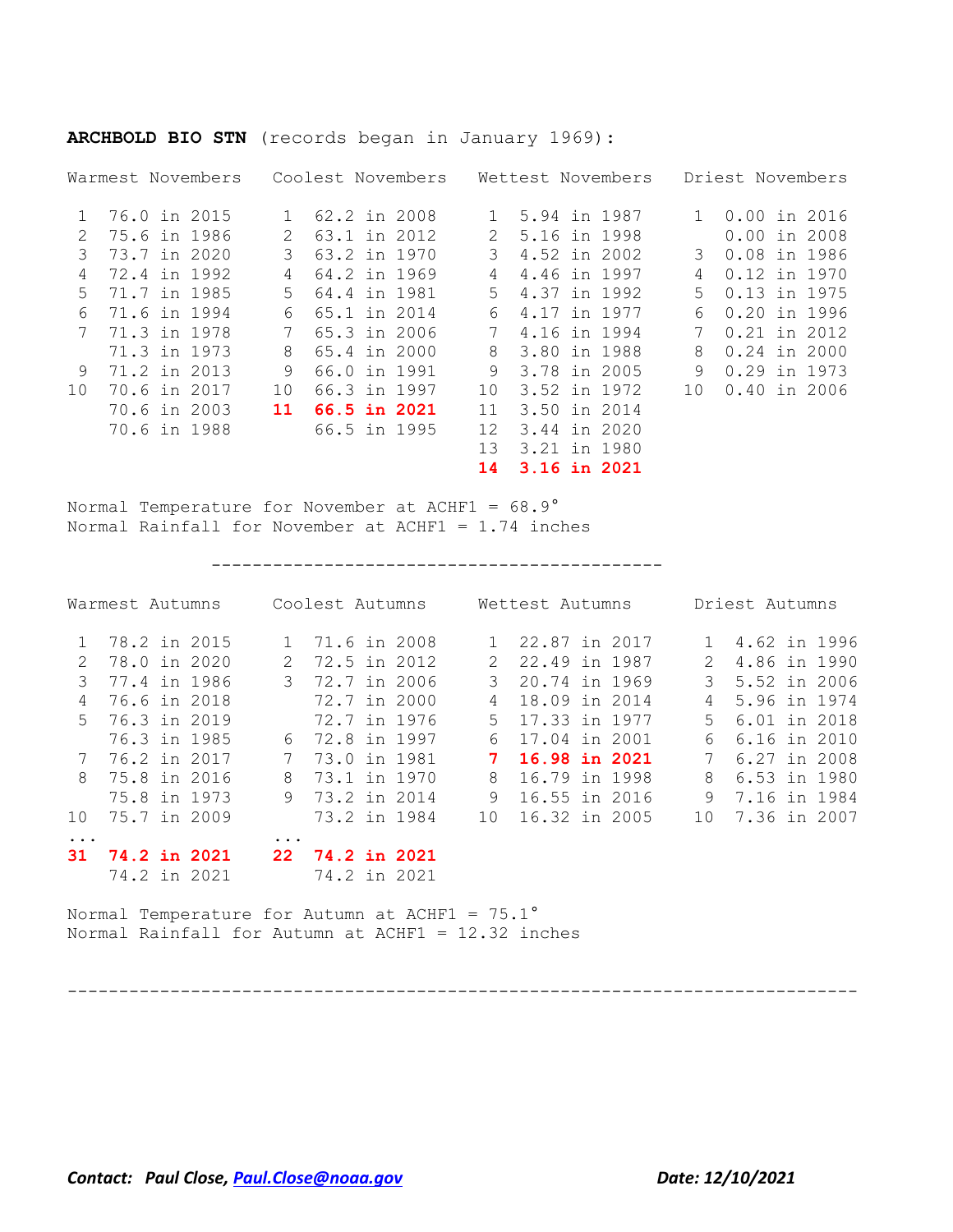|          | Warmest Novembers |               | Coolest Novembers |               | Wettest Novembers |  |               | Driest Novembers |  |
|----------|-------------------|---------------|-------------------|---------------|-------------------|--|---------------|------------------|--|
|          | 78.3 in 1948      |               | 63.9 in 1917      |               | 6.91 in 2020      |  |               | 0.00 in 1931     |  |
| 2        | 76.8 in 1986      | $\mathcal{P}$ | 64.2 in 1970      | $\mathcal{L}$ | 5.97 in 1916      |  | $\mathcal{P}$ | $0.02$ in 2012   |  |
| 3        | 75.9 in 1946      |               | 64.2 in 1968      | 3             | 5.52 in 2002      |  | 3             | $0.05$ in 2016   |  |
| 4        | 75.5 in 2015      | 4             | 65.1 in 2008      | 4             | 5.07 in 1987      |  |               | $0.05$ in 1990   |  |
| .5       | 74.3 in 2020      | .5            | 65.7 in 1969      | .5            | 4.60 in 2014      |  | .5            | $0.07$ in 2007   |  |
| 6        | 74.2 in 1985      | 6             | 65.8 in 1966      | 6             | 4.54 in 1965      |  | 6             | 0.08 in 1940     |  |
|          | 74.1 in 1958      | 7             | 66.1 in 1976      | 7             | 4.40 in 1972      |  | 7             | $0.09$ in 1993   |  |
| 8        | 73.8 in 1961      |               | 66.1 in 1923      | 8             | 4.31 in 1921      |  | 8             | $0.10$ in 1929   |  |
| 9        | 73.6 in 1947      | 9             | 67.0 in 2012      | 9             | 4.16 in 1951      |  | 9             | 0.11 in 1973     |  |
| 10       | 73.0 in 1960      |               | 67.0 in 1939      | 10            | 3.92 in 1998      |  | 10            | 0.12 in 1924     |  |
|          |                   |               | 67.0 in 1914      | 11            | 3.91 in 1938      |  |               |                  |  |
| $\cdots$ |                   | $\cdots$      |                   | $12-12$       | 3.73 in 2021      |  |               |                  |  |
| 72       | 68.5 in 2021      | 33            | 68.5 in 2021      |               |                   |  |               |                  |  |
|          | 68.5 in 1950      |               | 68.5 in 1950      |               |                   |  |               |                  |  |

**PUNTA GORDA AREA** (records began in May 1914):

Normal Temperature for November at PGD = 70.2° Normal Rainfall for November at PGD = 2.12 inches

--------------------------------------------

| Warmest Autumns |  |                     |    | Coolest Autumns        |  |               | Wettest Autumns |  |               | Driest Autumns   |  |
|-----------------|--|---------------------|----|------------------------|--|---------------|-----------------|--|---------------|------------------|--|
|                 |  | 1 79.6 in 1948      | 1  | 72.4 in 1917           |  |               | 31.25 in 1959   |  |               | 1 5.37 in 2008   |  |
| $\mathcal{L}$   |  | 79.4 in 1986        | 2  | 73.0 in 1976           |  | $\mathcal{L}$ | 24.61 in 1922   |  | $\mathcal{L}$ | 5.75 in 1961     |  |
| 3               |  | 79.3 in 2020        |    | 73.0 in 1968           |  | 3             | 23.01 in 1962   |  | $\mathcal{E}$ | 5.87 in 1974     |  |
| 4               |  | 79.1 in 1946        | 4  | 73.5 in 1923           |  | 4             | 21.28 in 1953   |  | 4             | 5.91 in 1927     |  |
| 5.              |  | 78.7 in 2018        | .5 | 73.7 in 1930           |  | 5.            | 20.82 in 1995   |  | $5 -$         | 5.95 in 1973     |  |
|                 |  | 78.7 in 1985        |    | 73.8 in 1914           |  | 6             | 20.64 in 1947   |  | 6             | 6.00 in 1931     |  |
|                 |  | 78.1 in 2015        | 7  | 73.9 in 1943           |  |               | 20.39 in 1924   |  | 7             | 6.22 in 1991     |  |
|                 |  | 78.1 in 1947        |    | 73.9 in 1940           |  | 8             | 18.72 in 1929   |  | 8             | 6.33 in 1970     |  |
|                 |  | 9 77.9 in 1960      | 9  | 74.0 in 1970           |  | 9             | 18.66 in 1951   |  | 9             | 6.62 in 1978     |  |
|                 |  | 77.9 in 1951        | 10 | 74.1 in 2008           |  | 10            | 18.54 in 1945   |  | 10            | 6.82 in 1920     |  |
|                 |  |                     |    | 74.1 in 1969           |  | $\ddotsc$     |                 |  | $\ddotsc$     |                  |  |
|                 |  |                     |    | 74.1 in 1966           |  | 64 -          | 11.20 in 2021   |  |               | 43 11.20 in 2021 |  |
|                 |  |                     |    |                        |  |               |                 |  |               |                  |  |
| 26              |  | <b>76.7 in 2021</b> |    | <b>76 76.7 in 2021</b> |  |               |                 |  |               |                  |  |

-----------------------------------------------------------------------------

76.7 in 1936 76.7 in 1936

Normal Temperature for Autumn at PGD = 76.5° Normal Rainfall for Autumn at PGD = 12.01 inches